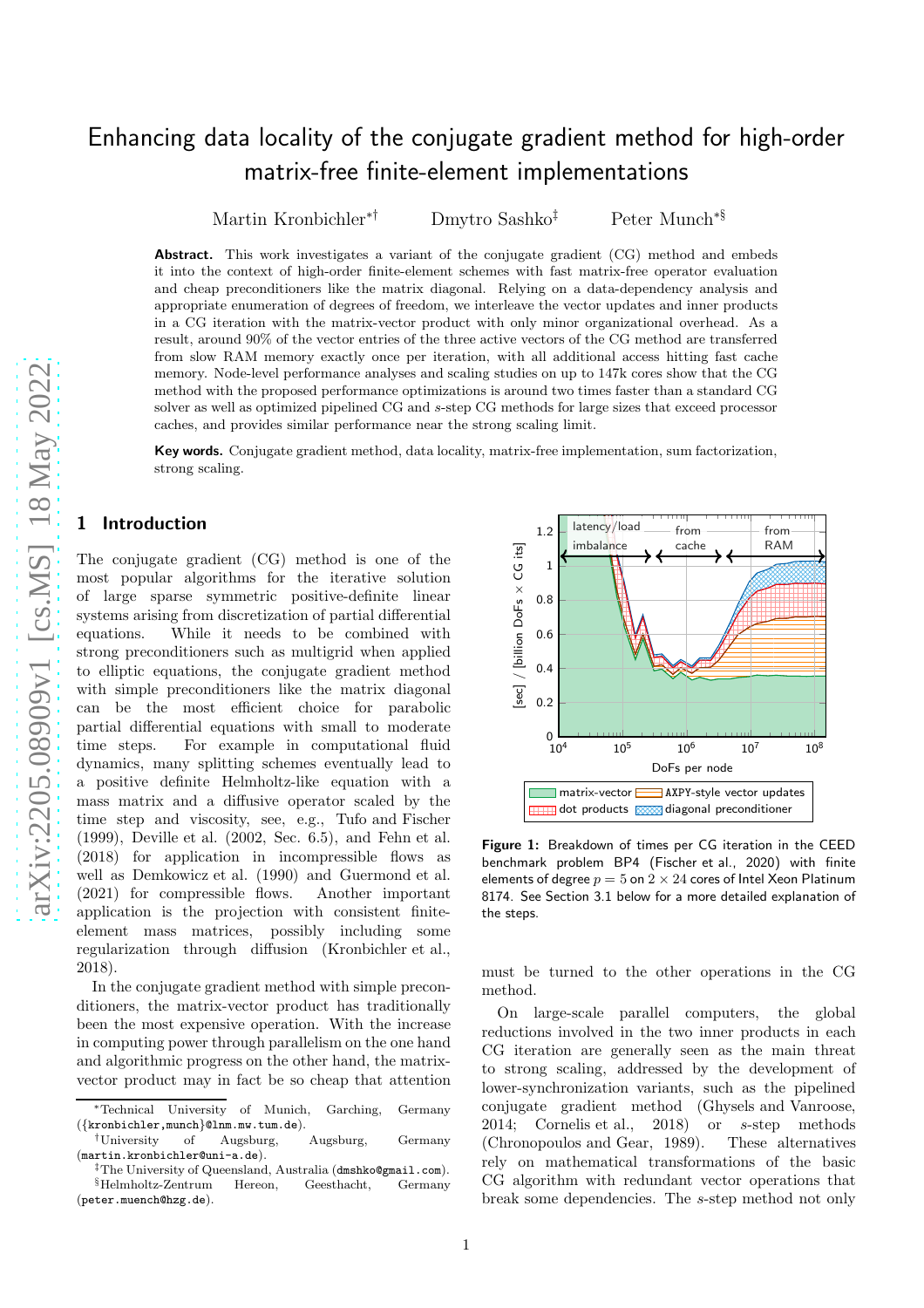allows to combine global communication for several CG iterations into one block, but also to schedule the communication of several matrix-vector products together through matrix-power kernels.

The guiding theme of these recent contributions has been the reduction of the *communication latency*, see also [Eller et al. \(2019\)](#page-17-9) for a broader overview on large-scale methods. However, less attention has been paid to the *throughput of the memory hierarchy*, i.e., bandwidth requirements from and to main memory (RAM). This can be the more severe performance limit in a number of applications, especially for solvers that combine different algorithms in tight sequence. One example is incompressible fluid flow discretized with splitting methods, where the pressure Poisson equation solved with multigrid sets the limit for strong scaling, but the much larger symmetric positive definite system in the velocity contributes with 50% or more of the runtime [\(Krank et al.](#page-17-10), [2017](#page-17-10); [Fehn et al., 2018\)](#page-17-1). As an illustration, Figure [1](#page-0-0) shows the share of runtime of different operations in a preconditioned conjugate gradient solver as a function of problem size on a single compute node. While the matrix-vector product indeed dominates the runtime for small sizes with less than 3 million degrees of freedom, this is not the case for larger sizes relevant to those fluid dynamics applications where AXPY-style vector updates, dot products and the application of the preconditioner take up two thirds of the total run time.

The aim of the present work is to design a solver with primary focus on the memory bandwidth behavior of the CG algorithm in the context of high-order finiteelement methods implemented with matrix-free sumfactorization algorithms [\(Deville et al., 2002\)](#page-17-0). The main novelty is a set of techniques that allow to interleave the vector updates and inner products in a CG iteration with the matrix-vector product for a specific pipelined-like CG formulation originally presented as Algorithm 2.2 in [Chronopoulos and Gear \(1989\)](#page-17-8). As a result, we are able to perform the access to the three active vectors in inner products and vector updates of a complete CG iteration with a single load from RAM memory for around 90% of the vector entries, serving all other accesses from the fast cache memory on contemporary cache-based CPU architectures. Our experiments show similar performance as for pipelined and s-step methods near the strong scaling limit when all vector entries are hit in the caches, but we reach a significantly higher throughput when the vectors spill out of the caches. While not directly reducing the minimum achievable wall time, our contribution allows to reach a predefined throughput already on a smaller machine.

The proposed techniques rely on introspection of the matrix-vector product and simple preconditioners. The idea of using the structure of the operations in the CG iteration to increase performance is not new and can be traced back to at least [Eisenstat \(1981](#page-17-11)). However, the context of minimizing data movement for highorder finite-element solvers within a single iteration appears to be novel. These developments are necessary, because the wide stencils from high-order finite-element methods as well as multi-component systems make traditional optimizations such as matrix-power kernels and temporal wavefront blocking [\(Malas et al.](#page-17-12), [2017\)](#page-17-12) in the context of s-step Krylov methods ineffective.

The implementations used for the present study are available as open-source software on GitHub.[1](#page-1-0) They build on the general-purpose finite-element library deal.II [\(Arndt et al., 2021\)](#page-16-0) and have been verified on supercomputer scale [\(Arndt et al., 2020b\)](#page-16-1). The remainder of this contribution is structured as follows. Section [2](#page-1-1) introduces the state of the art of fast matrixfree operator evaluation for higher-order finite-element discretizations. In Section [3,](#page-4-1) the classical conjugate gradient algorithm as well as pipelined and s-step variants are reviewed in terms of the memory access. Section [4](#page-6-0) discusses a variant of CG that avoids the two synchronization points of the conventional CG algorithm when using cheap diagonal preconditioning, whereas Section [5](#page-8-0) presents the ingredients necessary to efficiently embed the vector operations into the matrixvector product. In Section [6,](#page-12-0) large-scale computations are given to show the effectiveness of the method, before Section [7](#page-16-2) summarizes our results.

### <span id="page-1-1"></span>2 Fast matrix-free operator evaluation

We consider a benchmark problem in the context of high-order finite element methods to investigate the benefits of the proposed techniques, in comparison to well-studied optimized CG alternatives from the literature. It involves the vector-valued Poisson equation in a  $d = 3$  dimensional domain  $\Omega \subset \mathbb{R}^3$ ,

<span id="page-1-2"></span>
$$
-\nabla^2 \mathbf{u} = \mathbf{f},\tag{1}
$$

with the vector field  $u(x) = (u_1(x), u_2(x), u_3(x)) \in$  $\left(H^1(\Omega)\right)^3$  and a forcing  $\boldsymbol{f} \in \left(L^2(\Omega)\right)^3$ . On the domain boundary  $\partial\Omega$ , Dirichlet boundary conditions  $u = g$  are set.

The finite-element discretization is derived from the weak form of Equation [\(1\)](#page-1-2), restricted to a space of polynomials on a mesh of elements  $\Omega_e$  of the computational domain,  $e = 1, \ldots, n_{\text{cells}}$ . On a hexahedral element  $\Omega_e$ , the solution interpolation is given by

<span id="page-1-3"></span>
$$
\left.u_h(x)\right|_{\boldsymbol{x}\in\Omega_e} = \sum_{j=1}^{3(p+1)^3} \phi_j(\hat{\boldsymbol{x}}(\boldsymbol{x}))u_{e,j}.\tag{2}
$$

Here,  $\mathbf{u}_e = [u_{e,j}]_j$  denotes the vector of unknown coefficients on  $\Omega_e$  in an expansion with a polynomial basis  $\{\phi_j, j = 1, \ldots, 3(p+1)^3\}$ . The basis functions are constructed as the tensor product of one-dimensional polynomials of degree p for each of the vector components. Collecting the functions defined on all the elements and inserting the expansions as tentative

<span id="page-1-0"></span> $1$ [https://github.com/kronbichler/mf\\_data\\_locality](https://github.com/kronbichler/mf_data_locality), retrieved on May 12, 2022.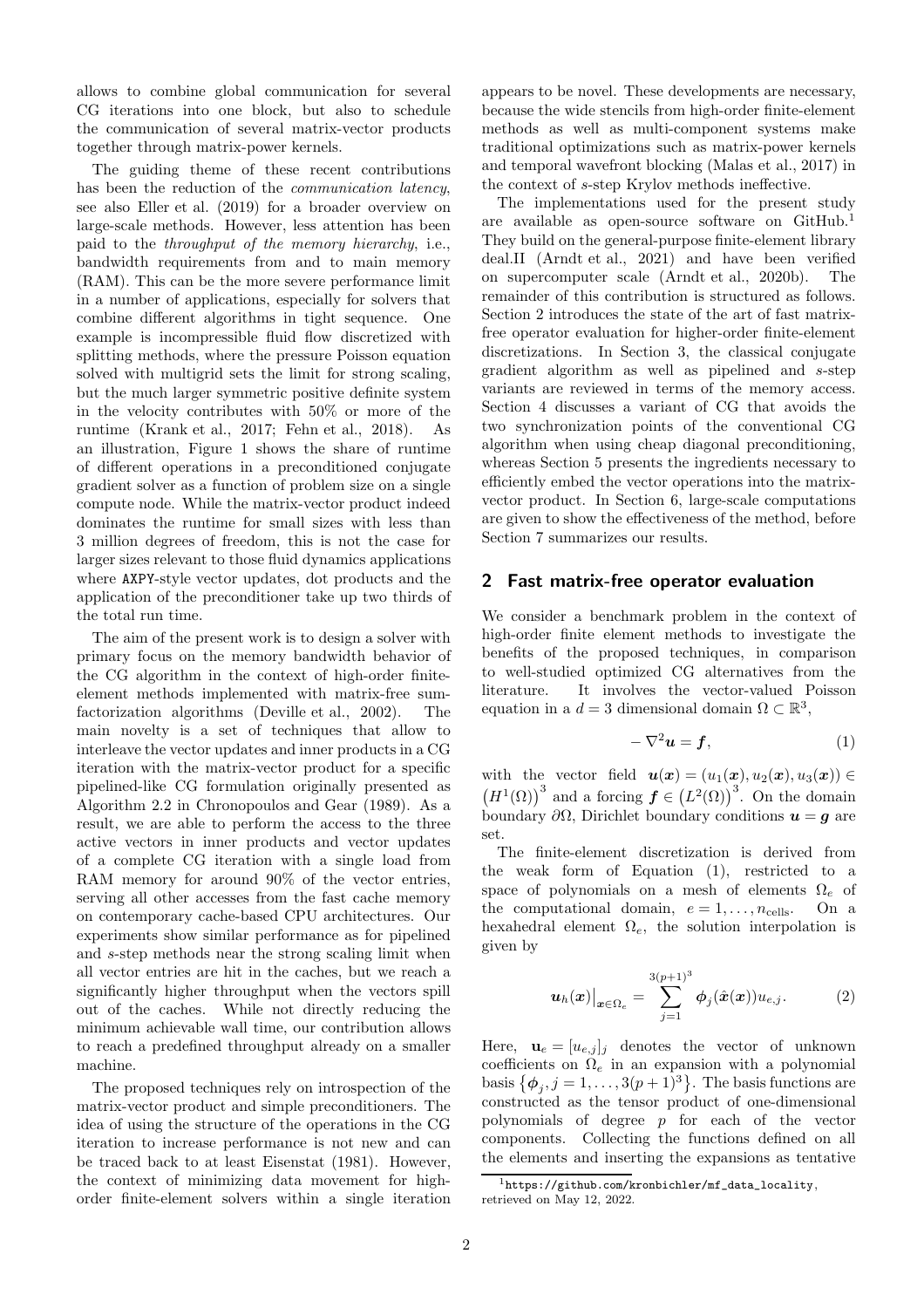solutions and test functions into the weak form, we arrive at a matrix system

$$
Au = b,\t(3)
$$

with a sparse matrix  $\mathbf{A} \in \mathbb{R}^{n \times n}$ , the right-hand-side vector  $\mathbf{b} \in \mathbb{R}^n$  and the discrete solution vector  $\mathbf{u} \in \mathbb{R}^n$ . The number  $n \sim 3n_{\text{cells}}p^3$  denotes the number of degrees of freedom (DoFs), counting the unique free coefficients in the expansion. The solution of this matrix system is the subject of the present study.

The relatively dense coupling of degrees of freedom in the matrix stencil makes sparse matrix-vector products in iterative solvers inefficient for higher-order finite elements with degree  $p \geq 2$ . Considerable speedups can be obtained by replacing the sparse matrix-vector product by a matrix-free evaluation of the action of the matrix on a vector. Whereas stencil-like approaches are most beneficial for the lowest-order elements on structured meshes [\(Bauer et al.](#page-16-3), [2018\)](#page-16-3), the method of choice for hexahedral elements with general deformed shapes and higher degrees is to compute the integrals underlying the finite-element method on the fly [\(Deville et al.](#page-17-0), [2002;](#page-17-0) [Brown, 2010;](#page-16-4) [Kronbichler and Kormann, 2012;](#page-17-13) [Fischer et al., 2020\)](#page-17-5). The matrix-vector product is computed as a sum of cellwise contributions,

<span id="page-2-1"></span>
$$
\mathbf{v} = \mathbf{A}\mathbf{u} = \sum_{e=1}^{n_{\text{cells}}} \mathbf{P}_e^{\mathsf{T}} \mathbf{A}_e \left( \mathbf{P}_e \mathbf{u} \right), \tag{4}
$$

where  $A_e$  is the representation of the operator on element  $\Omega_e$  and  $\mathbf{P}_e$  denotes the local-to-global mapping of unknowns such that  $\mathbf{u}_e = \mathbf{P}_e \mathbf{u}$  gives restriction of the global solution vector u to the element. The local operation  $A_{e}u_{e}$  is again implemented in a matrixfree fashion without building the element stiffness matrix  $\mathbf{A}_e$ ,

$$
[\mathbf{A}_e \mathbf{u}_e]_i = \int_{\Omega_e} (\nabla \phi_i)^{\mathsf{T}} \nabla \mathbf{u}_h \, \mathrm{d}\mathbf{x} =
$$
\n
$$
\sum_{q=1}^{n_q} (\hat{\nabla} \phi_i)^{\mathsf{T}} \mathbf{J}_{e,q}^{-1} (w_q \det \mathbf{J}_{e,q}) \mathbf{J}_{e,q}^{-\mathsf{T}} \sum_{j=1}^{3(p+1)^3} \hat{\nabla} \phi_j u_{e,j} \Big|_{\hat{\mathbf{x}}_q}.
$$
\n(5)

The integrals are approximated by numerical quadrature on  $n_{\rm q}$  points. In this work, we consider the BP4 benchmark problem proposed by [Fischer et al. \(2020\)](#page-17-5), which selects the tensor-product Gaussian quadrature formula with  $n_q = (p+2)^3$  points  $\hat{x}_q$  per cell and the associated quadrature weight  $w_q$ . The integrals are transformed to reference coordinates  $\hat{x}$  via a polynomial mapping  $x(\hat{x})$  and the derivatives in real space  $\nabla$  are transformed to derivatives in reference coordinates  $\nabla$ by multiplication with the inverse and transpose of the Jacobian  $[\mathbf{J}_e(\hat{\bm{x}})]_{ij} = \frac{\partial x_i}{\partial \hat{x}_j}$ . The local result  $\mathbf{A}_e \mathbf{u}_e$ is obtained by evaluating Equation [\(5\)](#page-2-0) for all test functions  $\phi_i, i = 1, ..., 3(p+1)^3$ .

The efficiency of the matrix-free algorithm  $(4)$ – $(5)$ crucially depends on evaluating  $\hat{\nabla}$ **u**<sub>h</sub> at the quadrature points and the multiplication by the test function gradient  $\nabla \phi_i$  as well as the summation over quadrature points, respectively. For tensor-product shape functions that are integrated on a tensor-product quadrature formula, sum factorization allows to decompose these two steps into a series of one-dimensional interpolations of total cost  $\mathcal{O}(p^{d+1})$  per element in d dimensions (or  $\mathcal{O}(p)$  per unknown), compared to the naive evaluation  $\cot$  of  $\mathcal{O}(p^{2d})$ ). The sum-factorization approach has been developed in the context of the spectral element method by [Orszag \(1980\)](#page-18-1), [Patera \(1984\)](#page-18-2), and [Tufo and Fischer \(1999\)](#page-18-0), see also the book by [Deville et al. \(2002](#page-17-0)) as well as recent implementation and vectorization studies by [Kronbichler and Kormann](#page-17-13)  $(2012, 2019)$  $(2012, 2019)$ , Świrydowicz et al.  $(2019)$ , [Fischer et al.](#page-17-5) [\(2020\)](#page-17-5), [Sun et al. \(2020](#page-18-4)), [Moxey et al. \(2020\)](#page-17-15), and [Kempf et al. \(2021\)](#page-17-16).

### 2.1 Experimental setup

Our experiments use the implementation of matrixfree operator evaluation in the deal.II finite-element library [\(Arndt et al., 2020a,](#page-16-5) [2021\)](#page-16-0), described in [Kronbichler and Kormann \(2012](#page-17-13), [2019\)](#page-17-14). The main computational kernels are fully vectorized across elements, i.e., operation [\(5\)](#page-2-0) is evaluated on several cells for the different SIMD lanes, and use an even-odd decomposition [\(Solomonoff](#page-18-5), [1992\)](#page-18-5) in sum factorization to further reduce the arithmetic cost. The solution vectors store unique unknowns, which necessitates indirect addressing for the access of elemental data, represented as a matrix  $P_e$  in Equation [\(4\)](#page-2-1). Indirect addressing involves additional instructions compared to duplicating unknowns shared by several cells as used, e.g., in Nek5000 [\(Fischer et al., 2021\)](#page-17-17), but avoids redundant storage and speeds up the other parts of the solver. In our implementation, the indices describing  $P_e$  use a compressed format of  $3^3$  four-byte integers, from which all  $3 \times (p+1)^3$  indices are deduced on the fly. The meshes are partitioned by space-filling curves according to [Bangerth et al. \(2011](#page-16-6)).

<span id="page-2-0"></span>The code has been compiled with the GNU compiler  $g_{++}$ , version 9.2, with optimization flags -O3 -march=native -funroll-loops, which is the compiler with the best performance among GNU, Intel and clang for our code. The experiments have been conducted within a pure MPI setting. To reduce the overhead due to communication between processes within a single compute node, we perform the exchange of ghost values manually via memcpy and MPI-3.0 shared-memory features [\(Munch et al.](#page-17-18), [2021\)](#page-17-18), instead of relying on plain MPI Isend and MPI Irecv.

Following the benchmark description by [Fischer et al.](#page-17-5) [\(2020\)](#page-17-5), the algorithms are mainly compared in terms of the throughput, i.e., the number of degrees of freedom processed per second (DoFs/s) for one matrix-vector product in this section or one iteration of the conjugate gradient method in the subsequent sections. The throughput is obtained by the ratio of the number of degrees of freedom in the linear system and the measured runtime. The runtime is taken as the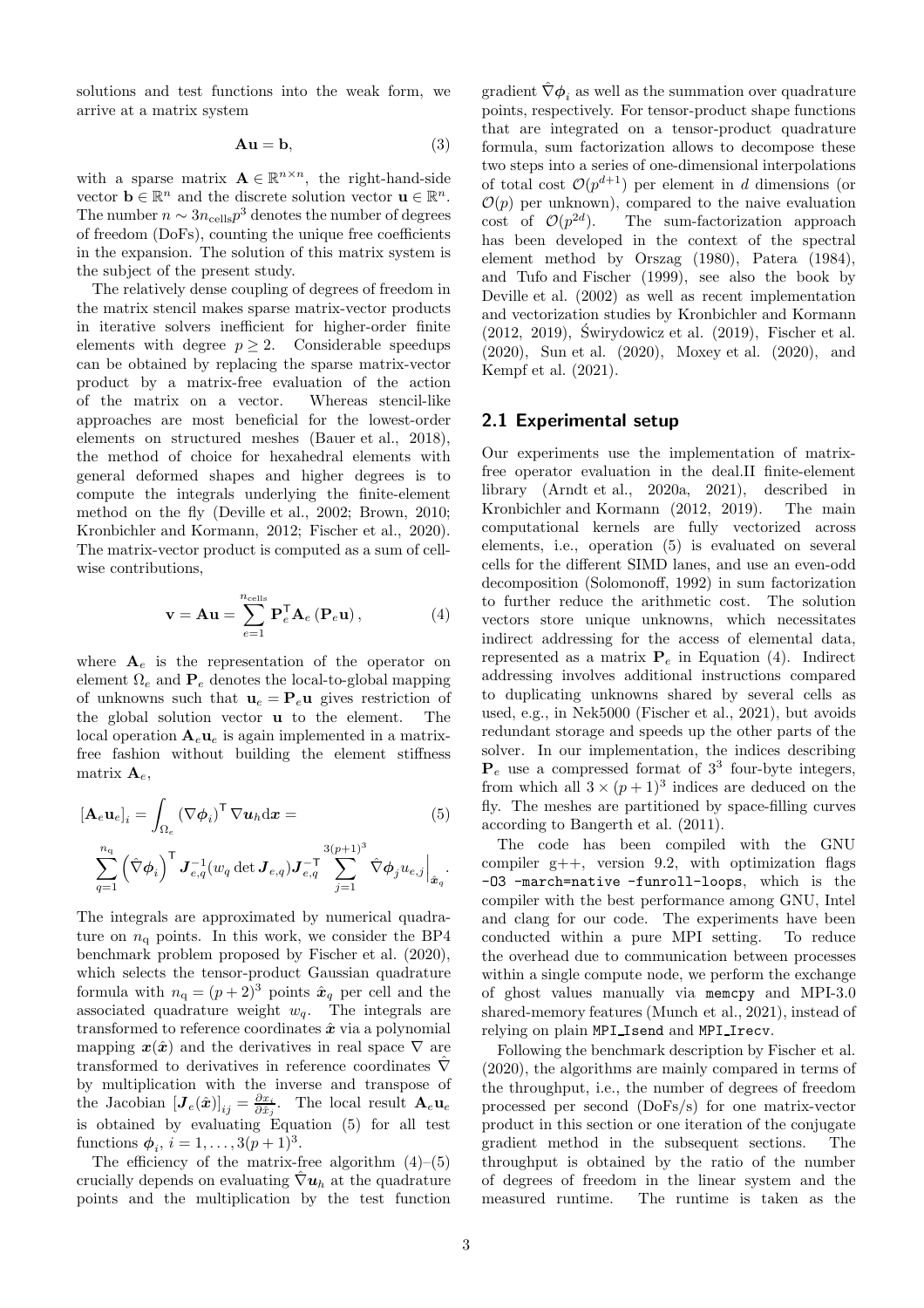minimum of two separate jobs with four experiments each in order to reduce the noise caused by other concurrent jobs on the supercomputer. Apart from isolated outliers, the arithmetic mean of those eight runs is within 2% of the reported minimum.

Unless noted otherwise, the numerical experiments are run on a dual-socket Intel Xeon Platinum 8174 (Skylake) system of the supercomputer SuperMUC-NG.[2](#page-3-0) The CPU cores run at a fixed frequency of 2.3 GHz, which gives an arithmetic peak of 3.5 TFlop/s. The 96 GB of random-access memory (RAM) are connected through 12 channels of DDR4-2666 with a theoretical bandwidth of 256 GB/s and an achieved STREAM triad memory throughput of 205 GB/s.

# <span id="page-3-2"></span>2.2 Identification of fast matrix-vector product

Contemporary implementations of matrix-free methods with sum factorization often precompute\_and store the metric terms in  $\boldsymbol{J}_{e,q}^{-1}(w_q \det \boldsymbol{J}_{e,q}) \boldsymbol{J}_{e,q}^{-\mathsf{T}}$  at each quadrature point and load them during operator evaluation. The precomputed setup is applicable to deformed (curvilinear) cells and to variable coefficients. As shown in [Kronbichler and Ljungkvist \(2019](#page-17-19)), the evaluation  $(4)$ – $(5)$  is then memory-bound on modern hardware. For an implementation that aims to maximize the throughput for cell integrals according to [Kronbichler and Kormann \(2019\)](#page-17-14), it might be more economic to evaluate the metric terms on the fly as well. To identify a suitable method, we compare the following variants regarding the terms representing the geometric factors:

- tri-quadratic geometry evaluated on the fly from  $3<sup>3</sup> = 27$  points ('quadratic geomet. compute'), loading  $27 \times 3$  doubles per cell, giving a matrixvector product with 395 Flops/DoF for  $p = 5$ ,
- geometry evaluated on the fly from  $(p+2)^3$ points at the position of the quadrature points ('isoparametric compute'), loading 3 doubles per quadrature point, yielding 417 Flops/DoF for  $p=5$ ,
- precompute and load the inverse Jacobian  $J_{e,q}^{-1}$  and the Jacobian determinant times quadrature weight ('inverse Jacobian load') at each quadrature point, loading 10 doubles per quadrature point, yielding 316 Flops/DoF for  $p = 5$ ,
- precompute and load the final symmetric coefficient tensor,  $\boldsymbol{J}_{e,q}^{-1}(w_q \det \boldsymbol{J}_{e,q}) \boldsymbol{J}_{e,q}^{-\mathsf{T}}$  ('final tensor load') at each quadrature point, loading 6 doubles per quadrature point, yielding a matrix-vector product with 267 Flops/DoF for  $p = 5$ , as done, e.g., in Świrydowicz et al.  $(2019)$ ; Fischer et al.  $(2020)$ .

Figure [2](#page-3-1) compares the computational throughput of these variants on a single compute node. The operator evaluation reaches a maximum for intermediate sizes of around 10<sup>6</sup> DoFs when most data fits into caches.

<span id="page-3-1"></span>

Figure 2: Comparison of different implementations of matrixfree operator evaluation for polynomial degree  $p = 5$  on  $2 \times 24$ cores of Intel Xeon Platinum 8174.

As the problem size further increases, data must be fetched from main memory, leading to a slowdown for the cases that are dominated by memory access. We note a slight zig-zag pattern in the reported throughput, which is caused by different costs of ghost exchange, which changes when the number of cells is divisible by 48 leading to cube-like subdomains (higher throughput) or by 64 leading to more irregular MPI subdomains (lower throughput). Figure [2](#page-3-1) also presents the throughput of the evaluation on an affine mesh with a constant inverse Jacobian  $J^{-1}$  throughout the whole mesh and using  $n_q = (p+1)^d$  points of Gaussian quadrature, a case studied in detail in [Kronbichler and Kormann](#page-17-13) [\(2012,](#page-17-13) [2019\)](#page-17-14). This reduces the arithmetic cost to 206 Flops/DoF and the memory transfer to just the input and output vectors with performance mainly limited by the vector access with indirect addressing.

For large sizes with  $n > 10^7$ , the 'load' variants are memory-limited at slightly more than 200 GB/s, whereas the two 'compute' variants involve a memory transfer of 100 GB/s and 140 GB/s for vector sizes of 100 million DoFs, all measured from hardware performance counters with the LIKWID tool [\(Treibig et al.](#page-18-6), [2010\)](#page-18-6). Albeit slightly slower than the 'load' variants for the in-cache case with  $n < 10^6$ , this study concentrates on the quadratic geometry representation evaluated on the fly with polynomial degree  $p = 5$  for the finite-element expansion [\(2\)](#page-1-3). The representation of curved geometries differs from the other three options in general, but we argue that a tri-quadratic approximation is nonetheless suitable for many applications. The bulk of a 3D geometry can often be well-represented in such a way, leading to a significant reduction of the memory transfer and cache pressure against the isoparametric highorder case. By contrast, a tri-linear representation (with approximately 10% higher throughput) might be unacceptable in a whole region around strongly curved boundaries. It is conceivable to augment the

<span id="page-3-0"></span> $^{2}$ <https://top500.org/system/179566/>, retrieved on January 4, 2021.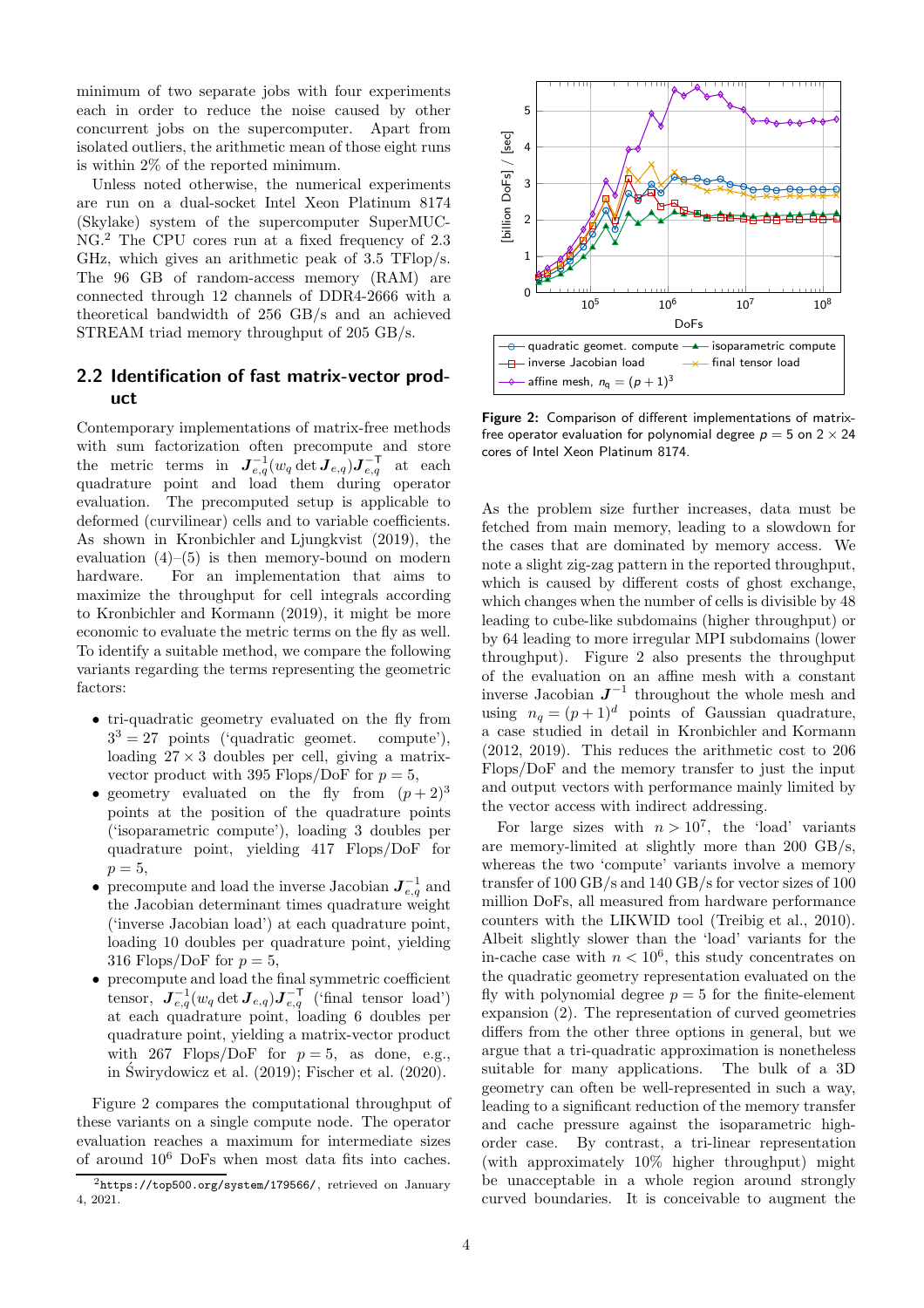present strategy with a high-degree (isoparametric) geometry representation of one element layer close to the boundary, without significantly affecting the throughput.

From the throughput values listed in Figure [2](#page-3-1) and the operation counts mentioned above, it can be deduced that the matrix-vector product with quadratic geometry runs at 1.1 TFlop/s with 50 million DoFs and at 1.3 TFlop/s with 1.2 million DoFs. While this is clearly below the arithmetic peak of 3.5 TFlop/s, the value is high for this kind of algorithm; the gap to the peak can be explained by the cost of the indirect addressing into the vectors  $\mathbf{u}, \mathbf{v}$ , isolated additions and multiplications that cannot be merged into fused multiply-add operations, the throughput of caches, and, for the larger case, insufficient data prefetching from RAM.

The throughput of 2.82 billion DoFs/s with 50 million DoFs for a matrix-free operator evaluation ( $p = 5$ , quadratic geometry computation) can be compared to a sparse matrix-vector product: the lowest order  $p = 1$ can reach a throughput of between 590 million DoFs/s (separate matrix entries for all three vector components, perfect caching of vector entries) and 1.6 billion DoFs/s (same matrix for all three vector components; only applicable for simple boundary conditions), or between 50 and 147 million DoFs/s for the  $p = 5$  case. The effect of high-order matrix-free algorithms being several times faster than low-order matrix-based algorithms on a degree-of-freedom basis has been examined in detail, e.g., in [Kronbichler and Wall \(2018\)](#page-17-20).

### <span id="page-4-1"></span>3 Conjugate gradient algorithm

The high throughput of the matrix-free operator evaluation has important implications for performance tuning of the CG iterative method as the matrix-vector product might no longer be the dominant operation. Despite using an accurate integration with  $p + 2$  points per direction, the throughput shown in Figure [2](#page-3-1) is around a third of that of simply copying one vector to the other, which achieves a throughput of 8.5 billion DoFs/s at 205 GB/s due to 24 bytes of access per unknown with 8 bytes read, 8 bytes write, 8 bytes of read-for-ownership transfer [\(Hager and Wellein](#page-17-21), [2011\)](#page-17-21) on a dual-socket Intel Xeon 8174 machine.

For preconditioning, this work considers the case of a simple point Jacobi preconditioner, i.e., the matrix diagonal. This preconditioner is representative for problems including a strong mass-matrix contribution besides the Laplacian [\(1\)](#page-1-2), as argued in [Fischer et al.](#page-17-5) [\(2020](#page-17-5)). Since the same coefficient is used for all 3 vector components of  $u$ , only the diagonal to a scalar Laplacian (computed with Gauss–Lobatto integration on  $p+1$ ) points) is stored and applied to all three components.

# <span id="page-4-0"></span>3.1 Breakdown of runtime

Figure [1](#page-0-0) shows a breakdown of the runtime per unknown for one CG iteration, plotted over the number

<span id="page-4-2"></span>Algorithm 1 Preconditioned conjugate gradient method.

1:  $\mathbf{r}_0 = \mathbf{b} - \mathbf{A}\mathbf{x}_0$ ,  $\mathbf{z}_0 = \mathbf{M}^{-1}\mathbf{r}_0$ ,  $\mathbf{p}_0 = \mathbf{z}_0$ ,  $e_0 = \mathbf{r}_0^{\mathsf{T}}\mathbf{z}_0$ 2:  $k = 0$ 3: while not converged do 4:  $\mathbf{v}_k = \mathbf{A} \mathbf{p}_k$ 5:  $\alpha_k = \frac{e_k}{\mathbf{p}_k^{\mathsf{T}} \mathbf{v}_k}$ 6:  $\mathbf{x}_{k+1} = \mathbf{x}_k + \alpha_k \mathbf{p}_k$ 7:  $\mathbf{r}_{k+1} = \mathbf{r}_k - \alpha_k \mathbf{v}_k$ <br>8: if  $\sqrt{\gamma_{k+1}} = ||\mathbf{r}_{k+1}||$ 8: if  $\sqrt{\gamma_{k+1}} = ||\mathbf{r}_{k+1}|| < \epsilon$  then<br>9: break .<br>break 10: end if 11:  $\mathbf{z}_{k+1} = \mathbf{M}^{-1} \mathbf{r}_{k+1}$ 12:  $e_{k+1} = \mathbf{r}_{k+1}^{\mathsf{T}} \mathbf{z}_{k+1}$ 13:  $\beta_k = \frac{e_{k+1}}{e_k}$  $\overline{e_k}$ 14:  $\mathbf{p}_{k+1} = \mathbf{z}_{k+1} + \beta_k \mathbf{p}_k$ 15:  $k = k + 1$ 16: end while 1st region: r:2 2nd region:  $r:4/w:2$ 3rd region: r:2 4th region: r:2/w:1

of unknowns for the basic CG variant presented in Algorithm [1.](#page-4-2) In this study, we consider the termination by the unpreconditioned residual norm  $\|\mathbf{r}_k\|$ , which involves a third global reduction in each iteration. Other variants exist, and the main performance characteristics carry over similarly. The following kernels are considered:

- the sparse matrix-vector product with matrix-free operator evaluation,
- AXPY-like vector operations ( $y = a x + y$ ),
- dot product computations (including  $l_2$  norm), and
- the application of the diagonal preconditioner.

The AXPY-like vector operations and preconditioner application do not involve any communication, the matrix-vector product communicates between nearest neighbors in the mesh (e.g., 26 on a cube geometry with perfect split), whereas the dot product involves a reduction among all participating processes. The experiment of Figure [1](#page-0-0) has been conducted on a single compute node with 48 cores.

In the left part of the plot in Figure [1](#page-0-0) with fewer than 10<sup>5</sup> DoFs, the load imbalance of the partitioning of the mesh elements onto 48 processes as well as the latency of the communication between the different cores on the node lead to an approximately constant runtime of  $6 \times 10^{-5}$  seconds per iteration. This appears as a decrease of time per unknown as the size increases in the figure. The *latency* limitations disappear for  $n \sim 10^6$ DoFs, indicating a *throughput* limitation instead with a plateau in timings per unknown. For very large sizes  $n > 10<sup>7</sup>$ , the data set of the conjugate gradient exceeds the caches and most data needs to be fetched from main memory (RAM). Then, the vector operations start to contribute significantly to the runtime, causing a severe slowdown compared to intermediate sizes.

In order to understand the performance limitations of the CG algorithm, we take a closer look at Algorithm [1.](#page-4-2) Treating the matrix-vector product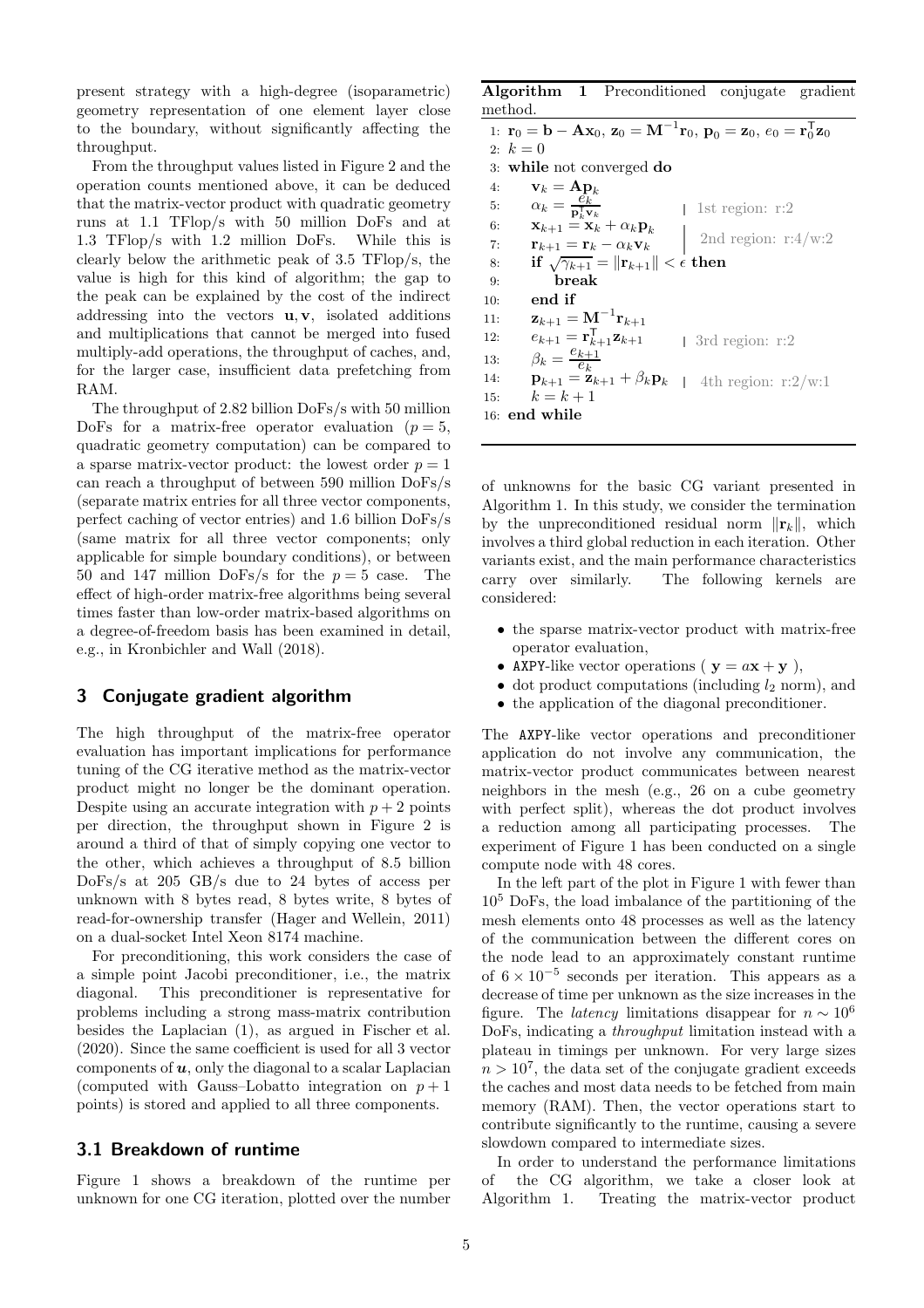and the preconditioner as black boxes, there are four separate regions of vector access in the form of dot products and AXPY-like vector operations. Within each region, loop fusion leading to a single loop over the entries of all vectors in the region may improve the locality of reference. Loop fusion can for example be used to compute the sum needed for the norm  $\|\mathbf{r}_{k+1}\|$ already during the computation of  $r_{k+1}$ , avoiding an extra vector load.

Between the regions, however, synchronization points prevent loop fusion and all vector entries need to be touched before starting the next region. For instance, the computation of  $\mathbf{x}_{k+1}$  and  $\mathbf{r}_{k+1}$  depends on  $\mathbf{p}_k$ ,  $\mathbf{r}_k$ ,  $v_k$ ,  $x_k$ , and  $\alpha_k$ . The latter itself depends on  $p_k$  and  $v_k$ and requires a full vector sweep through them. If the size of the vectors  $\mathbf{p}_k$  and  $\mathbf{v}_k$  exceeds the capacity of a particular cache level during the computation of the dot product for  $\alpha_k$  and the entries are already evicted from the cache in the form of capacity misses, a second load from the upper levels of the memory hierarchy is inevitable. Similarly, during the computation of  $\mathbf{p}_{k+1}$ in the forth region, the vector entries of  $\mathbf{p}_k$  and  $\mathbf{z}_{k+1}$ would have to be loaded again, despite being touched in the second region and inside the preconditioner, respectively. Note that even with an ideal cache replacement strategy this problem cannot be resolved for vectors considerably larger than the caches.

Summarizing the number of reads in each region of the conjugate gradient algorithm, the preconditioned conjugate gradient algorithm requires 10 full vector reads in each iteration besides the access for the matrix-vector product and preconditioner, despite only 4 vectors participating in the algorithm (assuming  $v_k$ ) and  $z_{k+1}$  use the same memory). This number can be slightly reduced to 9 by moving the computation of  $\mathbf{x}_{k+1}$ to the 4<sup>th</sup> region to reuse reads of  $\mathbf{p}_k$ .

# 3.2 Alternative CG methods

For a simpler comparison, we now consider plain conjugate gradient algorithms without preconditioner. The basic version (Algorithm [1](#page-4-2) with  $z_{k+1} = r_{k+1}$  and  $\mathbf{M}^{-1}=\mathbf{I}$  ) requires 9 full vector reads and 3 vector writes besides the access for the matrix-vector product.

In the literature, a series of alternative flavors of the CG algorithm have been developed with the goal to reduce the number of synchronization points, primarily driven by *latency* considerations. However, they naturally also increase the possibility for loop fusion and might therefore also improve the memory transfer [\(Rupp et al., 2016\)](#page-18-7). As a point of comparison of the algorithm structure, we present Algorithm [2](#page-5-0) for the pipelined conjugate gradient method and Algorithm [3](#page-5-1) for the s-step conjugate gradient methods, respectively. To simplify the presentation, hereafter we ignore the algorithms' initialization and focus on the structure of the main iteration.

In the pipelined CG method [\(Ghysels and Vanroose,](#page-17-6) [2014](#page-17-6)), the number of synchronization points is reduced to one by introducing additional global auxiliary vectors.

## <span id="page-5-0"></span>Algorithm 2 Pipelined conjugate gradient method.

1: while not converged do 2:  $\mathbf{q}_k = \mathbf{A}\mathbf{w}_k$ 3:  $\beta_k = \gamma_{k-1}/\gamma_{k-2}$ 4:  $\alpha_k = \gamma_{k-1} / (a_{k-1} - \beta_k \frac{\gamma_{k-1}}{\alpha_{k-1}})$  $\frac{\gamma_{k-1}}{\alpha_{k-1}}$ 5:  $\mathbf{p}_k = \mathbf{r}_k + \hat{\beta_k} \mathbf{p}_{k-1}$ 6:  $\mathbf{x}_k = \mathbf{x}_k + \alpha_k \mathbf{p}_k$ 7:  $\mathbf{s}_k = \mathbf{w}_k + \beta_k \mathbf{s}_{k-1}$ 8:  $\mathbf{r}_k = \mathbf{r}_{k-1} - \alpha_k \mathbf{s}_k$ <br>9:  $\mathbf{z}_k = \mathbf{q}_k + \beta_k \mathbf{z}_{k-1}$  $\mathbf{z}_k = \mathbf{q}_k + \beta_k \mathbf{z}_{k-1}$ 10:  $\mathbf{w}_k = \mathbf{w}_{k-1} - \alpha_k \mathbf{z}_k$ <br>11:  $\gamma_k = \mathbf{r}_k^{\mathsf{T}} \mathbf{r}_k$ 11:  $\gamma_k = \mathbf{r}_{k}^{\mathsf{T}} \mathbf{r}_k$ 12:  $a_k = \mathbf{w}_k^{\mathsf{T}} \mathbf{r}_k$ 13: end while r:7/w:6

<span id="page-5-1"></span>Algorithm 3 s-step conjugate gradient method with the aliases  $\mathbf{R}_k = \mathbf{T}_k(:,1:s-1)$  and  $\mathbf{Q}_k = \mathbf{T}_k(:,2:s)$ .

|     | 1: while not converged do                                                                  |              |
|-----|--------------------------------------------------------------------------------------------|--------------|
| 2:  | $\mathbf{T}_k = [\mathbf{r}_k, \mathbf{A} \mathbf{r}_k, \dots, \mathbf{A}^s \mathbf{r}_k]$ |              |
| 3:  | $\mathbf{B}_k = -\mathbf{W}_{k-1}^{-1}(\mathbf{Q}_k^{\top}\mathbf{P}_{k-1})$               | r:2s/w:0     |
| 4:  | $\mathbf{P}_k = \mathbf{R}_k + \mathbf{P}_{k-1} \mathbf{B}_k$                              |              |
| 5:  | $\mathbf{W}_k = \mathbf{Q}_k^{\mathsf{T}} \mathbf{P}_k$                                    | $r:2s+1/w:s$ |
| 6:  | $\mathbf{g}_k = \mathbf{P}_k^{\mathsf{T}} \mathbf{r}_k$                                    |              |
| 7:  | $\mathbf{a}_k = \mathbf{W}_k^{-1} \mathbf{g}_k$                                            |              |
| 8:  | $\mathbf{x}_k = \mathbf{x}_{k-1} + \mathbf{P}_k \mathbf{a}_k$                              | $r:s+1/w:1$  |
| 9:  | $\mathbf{r}_k = \mathbf{b} - \mathbf{A}_k \mathbf{x}_k$                                    |              |
| 10: | $\gamma_k = \mathbf{r}_k^{\mathsf{T}} \mathbf{r}_k$                                        | r:2/w:1      |
| 11: | end while                                                                                  |              |

Apart from the intended ability to overlap global communication with the matrix-vector product, this also allows vector operations to be concentrated in one vector access region. A naive implementation using a separate loop for each line of Algorithm [2](#page-5-0) would yield a total of 15 vector reads per CG iteration for the 7 participating vectors. Using loop fusion reduces the number of reads to 7, the number of involved vectors. It is possible to slightly reduce the memory transfer further by performing the update of x every other iteration (before and after the update of p).

In contrast, s-step CG methods [\(Chronopoulos and Gear](#page-17-8), [1989;](#page-17-8) [Naumov, 2016](#page-17-22)) perform s CG iterations in a single phase, reducing the number of global reductions to 3 per phase, i.e., to  $3/s$  per CG iteration. This is especially interesting when the global reductions are the bottleneck of the CG algorithm. The global reductions are aggregated by not working simply on vectors but on blocks of s vectors, e.g.,  $P_k$  instead of  $p_k$  and  $R_k$  instead of  $\mathbf{r}_k$ . Similarly, the scalar factor  $\alpha_k$  becomes a vector  $(\mathbf{a}_k \in \mathbb{R}^s)$ ,  $\beta_k$  a matrix  $(\mathbf{B}_k \in \mathbb{R}^{s \times s})$ , and dot products become block dot products. The communication time of a block operation is similar to that of a scalar one, since modern networks are latency-bound for global reductions up to a few dozens of values.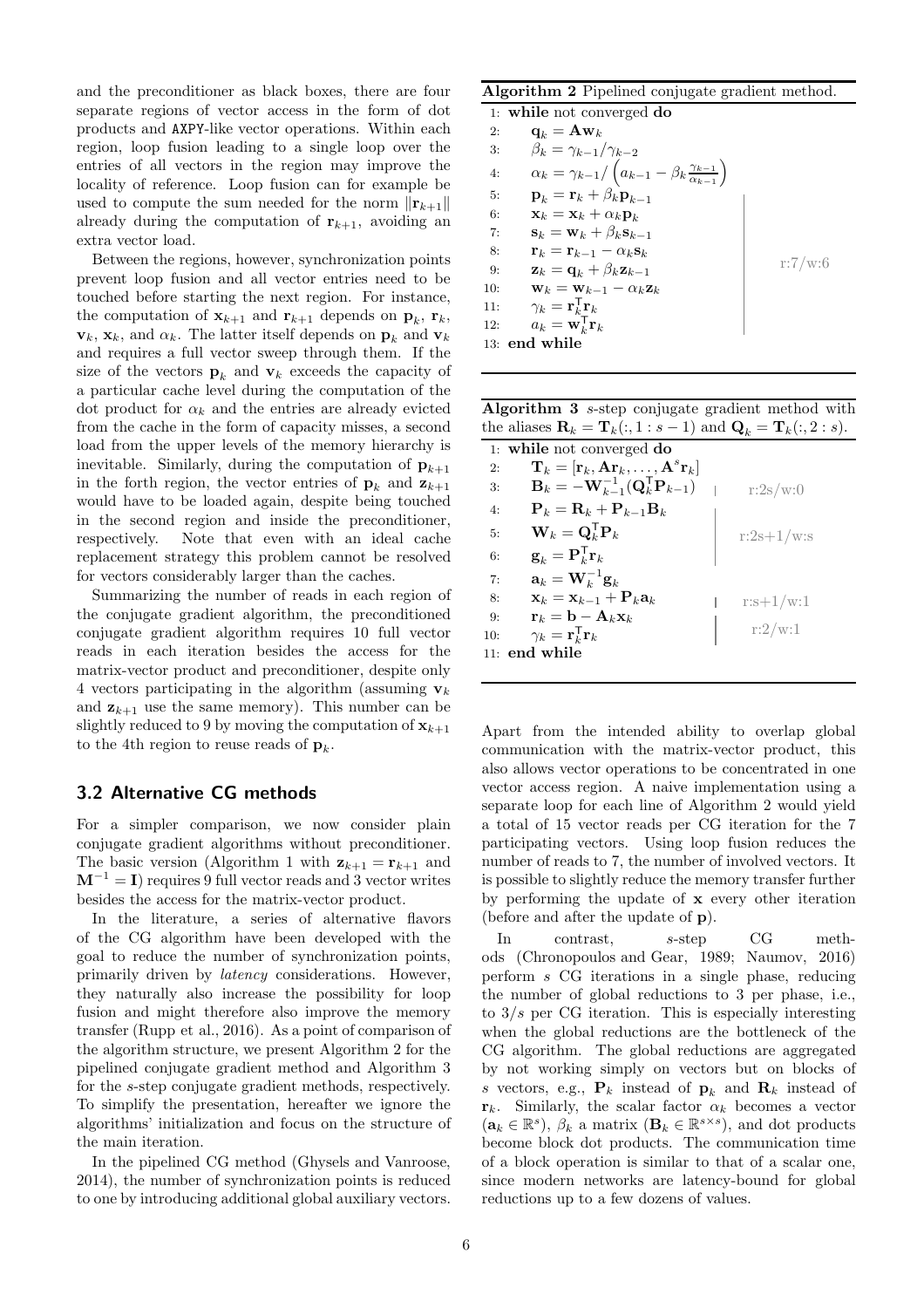In the literature, the operation  $[\mathbf{Ar}_k, ..., \mathbf{A}^s \mathbf{r}_k]$  is referred to as a "matrix-power kernel". It is typically considered to be uncritical for performance, since it only comprises of s point-to-point communication steps in the worst case. For low-order methods, increasing the number of ghost layers allows to use a single communication step per matrix-power-kernel application [\(Malas et al.](#page-17-12), [2017\)](#page-17-12), which might be useful if the latency is the limiting factor. Furthermore, it can also enable a higher throughput of the matrixvector product, since matrix and vector entries can be held in caches. For the high-order (FEM) methods investigated here, however, it does not pay off according to preliminary investigations: The wide stencils lead to a much larger dependency region and quickly saturate caches. Already in the absence of communication, matrix-power-kernel applications consisting of 3 matrix-vector products with the present high-order FEM for  $p = 5$  yield a lower throughput than performing three operator evaluations in sequence. Currently, we are not aware of more sophisticated implementations for this class of algorithms that could exploit this temporal locality. Furthermore, communication is negatively affected as additional ghost layers involve all unknowns on cells with a high surface-to-volume ratio [\(MehriDehnavi et al., 2013\)](#page-17-23). As shown in [Kronbichler and Kormann \(2019\)](#page-17-14), the cost of communicating all solution coefficients from a single layer of elements is already substantial and leads to pronounced slow-down of the matrix-vector product for  $p > 3$  in 3D.

In total,  $s + 1$  matrix-vector multiplications are performed per iteration and four update regions can be identified with a total of  $5s + 4$  reads and  $s +$ 2 writes per vector entry. Finally, we would like to point out that the version of the s-step CG method investigated in the following is numerically unstable due to the loss of orthogonality of the monomial Krylov subspace [\(Naumov, 2016](#page-17-22)). However, as alternative formulations, which are numerically more stable but involve additional steps, are structured similarly, results obtained for this simple version are generally transferable to other approaches.

Similarly to the s-step CG methods, enlarged CG methods (ECG; [Grigori and Tissot \(2019\)](#page-17-24); [Lockhart et al. \(2022](#page-17-25))) also work on blocks of vectors to accelerate convergence. The motivation for the construction and the way to construct the blocks are somewhat different, but the resulting high-level algorithms are similar from the performance point of view to those of s-step CG. Due to this similarity, we will not consider ECG in the remainder of this work.

# <span id="page-6-0"></span>4 Minimize data access in standard CG

Inspired by the increased chances to fuse loops over vectors in the pipelined and s-step conjugate gradient methods, we now study a version of CG that has been introduced by [\(Chronopoulos and Gear](#page-17-8), [1989,](#page-17-8) Algorithm 2.2) and served as a starting point for the derivation of pipelining methods. However, in the present work, we do not further modify the algorithm by [Chronopoulos and Gear \(1989\)](#page-17-8) and instead aim to reduce the main memory transfer without introducing additional auxiliary vectors, that inherently increase the memory access.

We start our derivation by noting that the number of synchronization barriers identified in Algorithm [1](#page-4-2) can be reduced by using redundant computations of partial sums, which is possible in the case the preconditioner is cheap.

## 4.1 No preconditioner

We first consider the case of identity preconditioning  $(z_k = r_k$  and  $M^{-1} = I)$  and aim to perform the computation of contributions to  $\beta_k$  before finalizing the computation of  $\alpha_k$  and  $\mathbf{r}_{k+1}$ . We therefore expand  $\mathbf{r}_{k+1}^{\mathsf{T}}\mathbf{r}_{k+1}$  into

<span id="page-6-1"></span>
$$
\mathbf{r}_{k+1}^{\mathsf{T}} \mathbf{r}_{k+1} = (\mathbf{r}_k - \alpha_k \mathbf{v}_k)^{\mathsf{T}} (\mathbf{r}_k - \alpha_k \mathbf{v}_k)
$$
  
= 
$$
\mathbf{r}_k^{\mathsf{T}} \mathbf{r}_k - 2\alpha_k \mathbf{r}_k^{\mathsf{T}} \mathbf{v}_k + \alpha_k^2 \mathbf{v}_k^{\mathsf{T}} \mathbf{v}_k.
$$
 (6)

By computing the three sums for the inner products  $\mathbf{r}_k^{\mathsf{T}} \mathbf{r}_k$ ,  $\mathbf{r}_k^{\mathsf{T}} \mathbf{v}_k$ ,  $\mathbf{v}_k^{\mathsf{T}} \mathbf{v}_k$ , the ingredients for  $\beta_k$  can be scheduled in parallel to the inner product  $\mathbf{p}_k^{\mathsf{T}} \mathbf{v}_k$  needed by  $\alpha_k$ , as shown in Algorithm [4.](#page-7-0) Note that  $\gamma_k = \mathbf{r}_k^{\mathsf{T}} \mathbf{r}_k$ is computed explicitly rather than defined recursively from the previous iteration in order to avoid detrimental influence of roundoff errors [\(Chronopoulos and Gear](#page-17-8), [1989](#page-17-8); [Saad](#page-18-8), [1985\)](#page-18-8). While this scheme adds an additional read to  $r_k$  during the summation compared to the computation of  $\mathbf{v}_k^{\mathsf{T}} \mathbf{p}_k$  alone, this is compensated by computing  $r_{k+1}$  at the same time as using the respective entry for  $\mathbf{p}_{k+1}$ . In addition, the fused scheduling uses  $\mathbf{p}_k$ for both  $\mathbf{x}_{k+1}$  and  $\mathbf{p}_{k+1}$ . In the end, number of vector access regions is reduced to 2, one before ("pre") and one after ("post") the matrix-vector product.

It is also possible to perform the updates to  $\mathbf{x}_{k+1}$  only every other iteration, reusing the content of the vector  $\mathbf{p}_{k-1}$  and  $\mathbf{r}_{k-1}$  before they get updated. All together, the number of vector reads is reduced from 9 in the basic CG iteration to 6.5 in this improved variant.

[Rupp et al. \(2016](#page-18-7)) identified possibilities for additional performance optimizations by the three phases "pre", "matrix-vector product", and "post". Specifically, that contribution proposed to merge the matrixvector product with the "post" region on the GPU for matrix-vector products through sparse matrix representations in order to reduce the number of kernel calls. Building upon this idea, we aim to merge *both* regions with the matrix-vector product, which on the one hand allows to reduce the memory transfer on the CPU, but is also more involved in the context of matrix-free FEM.

# 4.2 Diagonal preconditioner

The ideas of the previous subsection can be extended to the case of a preconditioner. Under the assumption that the preconditioner is cheap and that there are no long-range dependencies introduced to the computation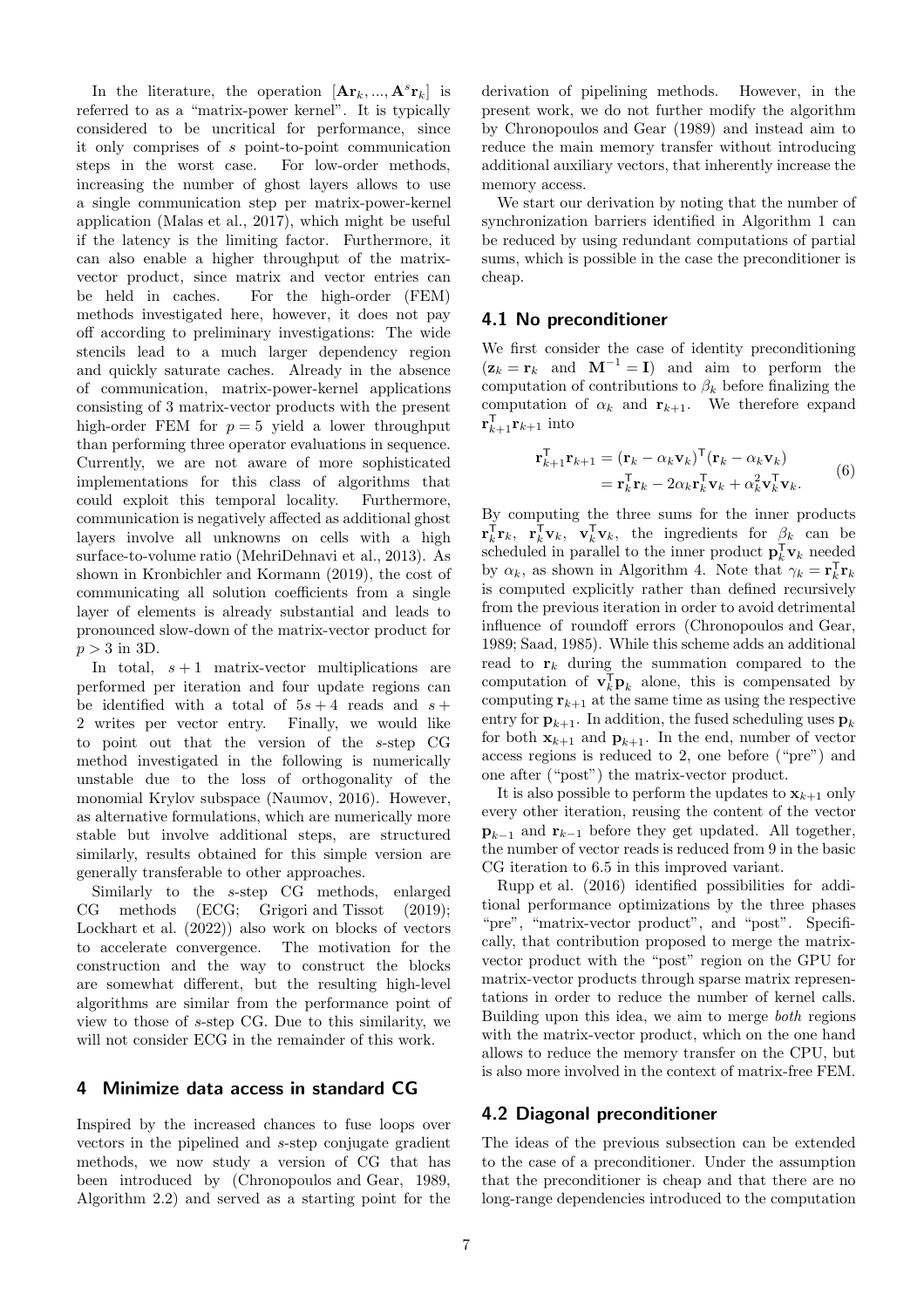<span id="page-7-0"></span>Algorithm 4 Conjugate gradient method with merged vector operations.

1:  $k = 0$ ,  $\alpha_0 = \beta_0 = 0$ ,  $\mathbf{r}_0 = \mathbf{b} - \mathbf{A}\mathbf{x}_0$ ,  $\mathbf{p}_0 = \mathbf{v}_0 = \mathbf{0}$ 2: while not converged do 3:  $k = k + 1$ 4: if  $k > 1$  odd then 5:  $\mathbf{x}_k = \mathbf{x}_{k-2} + \alpha_{k-1} \mathbf{p}_{k-1}$ 6:  $+\frac{\alpha_{k-2}}{\beta_{k-2}}$  $\frac{\alpha_{k-2}}{\beta_{k-2}}\left(\mathbf{p}_{k-1}-\mathbf{r}_{k-1}\right)$ 7: end if 8:  $\mathbf{r}_k = \mathbf{r}_{k-1} - \alpha_{k-1}\mathbf{v}_{k-1}$ <br>9:  $\mathbf{p}_k = \mathbf{r}_k + \beta_{k-1}\mathbf{p}_{k-1}$ 9:  $\mathbf{p}_k = \mathbf{r}_k + \beta_{k-1}\mathbf{p}_{k-1}$ <br>10:  $\mathbf{v}_k = \mathbf{A}\mathbf{p}_k$  $\mathbf{v}_k = \mathbf{A} \mathbf{p}_k$ 11:  $a_k = \mathbf{p}_k^{\mathsf{T}} \mathbf{v}_k$ 12:  $\gamma_k = \mathbf{r}_{\underline{k}}^{\mathsf{T}} \mathbf{r}_k$ 13:  $c_k = \mathbf{r}_k^{\mathsf{T}} \mathbf{v}_k$ 14:  $d_k = \mathbf{v}_k^{\mathsf{T}} \mathbf{v}_k$ 15:  $\alpha_k = \frac{\gamma_k^k}{a_k}$  $\ddot{a_k}$ 16:  $\gamma_{k+1} = \gamma_k - 2\alpha_k c_k + \alpha_k^2 d_k$ 16:  $\gamma_{k+1} = \gamma_k - 2\alpha_k c_k +$ <br>17: **if**  $\sqrt{\gamma_{k+1}} < \epsilon$  then 18: **if**  $k$  odd then 19:  $\mathbf{x}_{k+1} = \mathbf{x}_k + \alpha_k \mathbf{p}_k$ 20: else 21:  $\mathbf{x}_{k+1} = \mathbf{x}_{k-1} + \alpha_k \mathbf{p}_k + \frac{\alpha_{k-1}}{\beta_{k-1}}$  $\frac{\alpha_{k-1}}{\beta_{k-1}}(\mathbf{p}_k-\mathbf{r}_k)$ 22: end if 23: break 24: end if 25:  $\beta_k = \frac{\gamma_{k+1}}{\gamma_k}$  $\frac{1}{\gamma_k}$ 26: end while "pre" region: r:3.5/w:2.5 "post" region: r:3/w:0

of  $z_{k+1} = M^{-1}r_{k+1}$ , it is more economic to apply the preconditioner several times.

Following Equation [\(6\)](#page-6-1), we decompose the computation of the numerator for  $\beta_k$  into several inner products that do not depend on  $\alpha_k$ ,

$$
\beta_k = \frac{\mathbf{z}_{k+1}^{\mathsf{T}} \mathbf{r}_{k+1}}{\mathbf{z}_{k}^{\mathsf{T}} \mathbf{r}_{k}} = \frac{(\mathbf{M}^{-1} \mathbf{r}_{k+1})^{\mathsf{T}} \mathbf{r}_{k+1}}{\mathbf{z}_{k}^{\mathsf{T}} \mathbf{r}_{k}} =
$$
\n
$$
= \frac{\mathbf{r}_{k}^{\mathsf{T}} \mathbf{M}^{-1} \mathbf{r}_{k} - 2\alpha_{k} \mathbf{r}_{k}^{\mathsf{T}} \mathbf{M}^{-1} \mathbf{v}_{k} + \alpha_{k}^{2} \mathbf{v}_{k}^{\mathsf{T}} \mathbf{M}^{-1} \mathbf{v}_{k}}{\mathbf{r}_{k}^{\mathsf{T}} \mathbf{M}^{-1} \mathbf{r}_{k}}.
$$
\n(7)

Thus,  $\beta_k$  can be obtained only based on the value of  $\mathbf{r}_k$ and  $v_k$  from the beginning of the iteration, prior to the update of the vectors  $\mathbf{x}_{k+1}$ ,  $\mathbf{r}_{k+1}$ ,  $\mathbf{z}_{k+1}$ .

Similarly, the value of  $\gamma_{k+1} = ||\mathbf{r}_{k+1}||^2$  for the convergence criterion can be computed in parallel to the reduction for  $\alpha_k$ , using the expansion

$$
\gamma_{k+1} = \mathbf{r}_k^{\mathsf{T}} \mathbf{r}_k - 2\alpha_k \mathbf{r}_k^{\mathsf{T}} \mathbf{v}_k + \alpha_k^2 \mathbf{v}_k^{\mathsf{T}} \mathbf{v}_k. \tag{8}
$$

Therefore, given the residual  $r_k$  and the result of the matrix-vector product  $v_k$ , all scalars of the current conjugate gradient iteration can be computed using one reduction region. The vector  $z_{k+1}$  is no longer stored explicitly, since we assume that the application of the preconditioner is cheaper than the read and write of  $z_{k+1}$ . As a result of this restructuring, all vector updates can be clustered in a single region. Simplifying the notation and combining the expressions above, we obtain Algorithm [5.](#page-7-1)

<span id="page-7-1"></span>Algorithm 5 Preconditioned conjugate gradient method with merged vector operations.

1:  $k = 0$ ,  $\alpha_0 = \beta_0 = 0$ ,  $\mathbf{r}_0 = \mathbf{b} - \mathbf{A}\mathbf{x}_0$ ,  $\mathbf{p}_0 = \mathbf{v}_0 = \mathbf{0}$ 2: while not converged do 3:  $k = k + 1$ 4: if  $k > 1$  odd then 5:  $\mathbf{x}_k = \mathbf{x}_{k-2} + \alpha_{k-1}\mathbf{p}_{k-1}$ 6:  $+\frac{\alpha_{k-2}}{\beta_{k-2}}$  $\frac{\alpha_{k-2}}{\beta_{k-2}}\left(\mathbf{p}_{k-1}-\mathbf{M}^{-1}\mathbf{r}_{k-1}\right)$ 7: end if 8:  $\mathbf{r}_k = \mathbf{r}_{k-1} - \alpha_{k-1}\mathbf{v}_{k-1}$ <br>9:  $\mathbf{p}_k = \mathbf{M}^{-1}\mathbf{r}_k + \beta_{k-1}\mathbf{p}_k$ 9:  ${\bf p}_k = {\bf M}^{-1}{\bf r}_k + \beta_{k-1}{\bf p}_{k-1}$ 10:  $\mathbf{v}_k = \mathbf{A} \mathbf{p}_k$ 11:  $\gamma_k = \mathbf{r}_{k}^{\mathsf{T}} \mathbf{r}_k$ 12:  $a_k = \mathbf{p}_k^{\mathsf{T}} \mathbf{v}_k$ 13:  $b_k = \mathbf{r}_k^{\mathsf{T}} \mathbf{v}_k$ 14:  $c_k = \mathbf{v}_k^{\mathsf{T}} \mathbf{v}_k$ 15:  $d_k = \mathbf{r}_k^{\mathsf{T}} \mathbf{M}^{-1} \mathbf{r}_k$ 16:  $e_k = \mathbf{r}_k^{\text{T}} \mathbf{M}^{-1} \mathbf{v}_k$ 17:  $f_k = \mathbf{v}_k^{\mathsf{T}} \mathbf{M}^{-1} \mathbf{v}_k$ 18:  $\alpha_k = \frac{d_k}{a_k}$ 19: if  $\sqrt{\gamma_k - 2\alpha_k b_k + \alpha_k^2 c_k} < \epsilon$  then 20: if  $k$  odd then 21:  $\mathbf{x}_{k+1} = \mathbf{x}_k + \alpha_k \mathbf{p}_k$ 22: else 23:  $\mathbf{x}_{k+1} = \mathbf{x}_{k-1} + \alpha_k \mathbf{p}_k + \frac{\alpha_{k-1}}{\beta_{k-1}}$  $\frac{\alpha_{k-1}}{\beta_{k-1}}\left(\mathbf{p}_k-\mathbf{M}^{-1}\mathbf{r}_k\right)$ 24: end if 25: break 26: end if 27:  $\beta_k = \frac{d_k - 2\alpha_k e_k + \alpha_k^2 f_k}{d_k}$  $d_k$ 28: end while "pre" region: r:3.83/w:2.5 "post" region:  $r:3.\overline{3}/w:0$ 

The reformulated algorithm results in two vector access regions, with loop fusion applicable within each region. As in Algorithm [4,](#page-7-0) the  $x_k$  update can be delayed and performed only every other iteration. The first fused loop region now consists of 3.5 full vector loads per iteration, plus the load of the preconditioner that under the assumption that a single diagonal is used for each component of the block PDE system [\(1\)](#page-1-2)—consists of  $\frac{1}{3}$  doubles per vector entry. The number of stores is one for  $r_k$  and one for  $p_k$  as well as one for  $x_k$  every second iteration. The number of vector loads in the second region is equal to 3 plus  $\frac{1}{3}$  for the diagonal preconditioner. The present reformulation results in seven global reductions, which can be computed by summations local to each MPI process and a single MPI Allreduce carrying 7 variables. Once the seven scalars are available, the coefficients  $\alpha_k$  and  $\beta_k$  can be computed locally. The presented reformulation also enables a fusion into the matrix-vector product, as discussed in the next section.

The proposed algorithm relies on three properties of the preconditioner  $\mathbf{M}^{-1}$ :

• The preconditioner, which is applied twice in the first vector access region and twice in the second vector access region, is assumed to be cheap to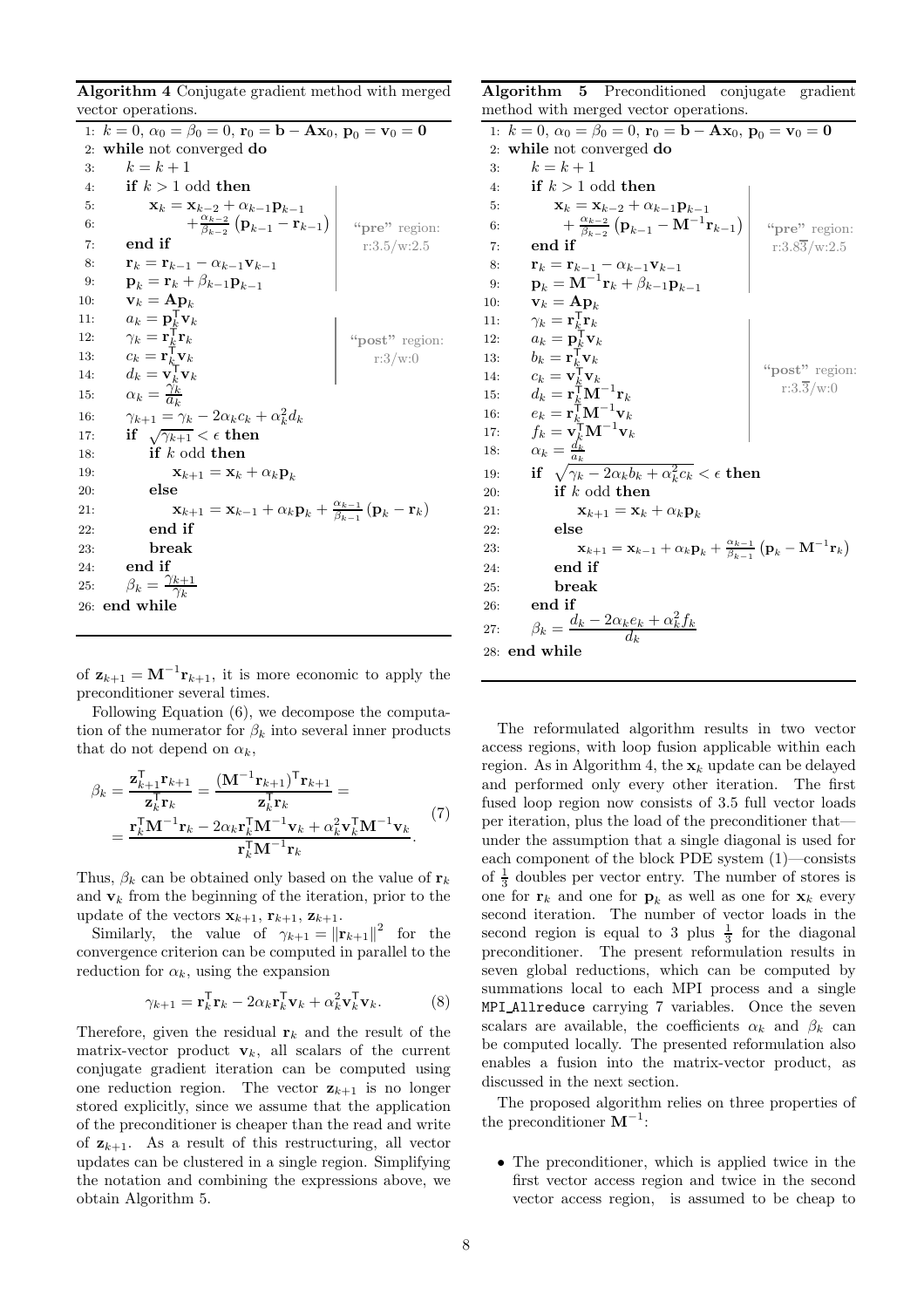apply, with arithmetic costs hidden behind the memory transfer of the involved vectors.

- We assume that there are no long-range dependencies in the preconditioner, allowing to reuse the respective entries of  $\mathbf{r}_k$  and  $\mathbf{v}_k$  from caches or registers when  $\mathbf{M}^{-1}\mathbf{r}_k$  and  $\mathbf{M}^{-1}\mathbf{v}_k$  are computed.
- The memory access induced by the preconditioner is assumed to be less expensive than the aggregated store and load of  $z_{k+1}$  in Algorithm [1.](#page-4-2)

A diagonal preconditioner obviously fulfills these properties, whereas, on the other extreme, a multigrid V-cycle would violate all three requirements. Clearly, it needs to be examined for each preconditioner whether it fits into this scheme on a case-by-case basis, with preconditioners with more global action requiring a separate storage step to get  $M^{-1}r_{k+1}$  before the reductions for  $\beta_k$ .

# <span id="page-8-0"></span>5 Combining vector updates with matrixvector product

In the previous section, the matrix-vector product has been treated as a black box. In order to further improve the data reuse between the vector access regions of Algorithms [4](#page-7-0) and [5,](#page-7-1) we propose to embed the vector updates and dot products into the matrix-free operator evaluation, which allows to re-use hits of the entries of p, r, v in caches during the "post" stages, leading to a single memory read of the vectors  $\bf{p}, \bf{r}, \bf{v},$  and  $\bf{x}$  in the ideal case  $(3.8\overline{3}$  doubles per unknown).

This is realized by performing the operations identified in the previous section on subranges of the vectors while looping over cells according to Equation [\(4\)](#page-2-1) to exploit temporal locality. In order to produce a valid algorithm, the data dependencies during the matrix-vector product need to be identified and translated into subranges, as detailed in the following three subsections. Note that this approach is more involved than previously proposed algorithms that fuse vector operations following the matrixvector product into the loop over unknowns in sparse matrix-vector products [\(Rupp et al.](#page-18-7), [2016\)](#page-18-7) or over cells for discontinuous Galerkin schemes, e.g., in [Kronbichler and Allalen \(2018\)](#page-17-26), [Charrier et al. \(2019\)](#page-17-27) and [Munch et al. \(2021](#page-17-18)).

### <span id="page-8-2"></span>5.1 Data dependencies in matrix-free loops

On a high level, the matrix-vector multiplication depends on the source vector u and produces the destination vector v. However, due to the cell-wise nature of our matrix-free algorithm, which

- runs through each cell of the mesh,
- reads all unknowns  $\mathbf{u}_e = \mathbf{P}_e \mathbf{u}$  attached to a cell, which can be shared with other cells for continuous finite elements, and
- accumulates integral contributions in the same way  $(\mathbf{P}_{e}^{\mathsf{T}} \mathbf{v}_{e}),$

<span id="page-8-1"></span>

|                   |              |        |          |         | ⊕ |                           |                                                           |                   |                            |                     |        |          |          |  |
|-------------------|--------------|--------|----------|---------|---|---------------------------|-----------------------------------------------------------|-------------------|----------------------------|---------------------|--------|----------|----------|--|
| $\times$ $\times$ |              |        |          |         |   |                           | $* \times \times * \times \times *$                       |                   | $^{\circ}$                 | $^{\circ}$          | $\Phi$ |          |          |  |
| $\times$          | $\times$     | $\ast$ |          |         |   |                           | $\times$ $\times$ $\times$ $\times$ $\times$ $\times$     |                   |                            | $\otimes$ $\otimes$ | $\Phi$ |          |          |  |
|                   |              |        | $\star$  | $\star$ |   | $\overline{\vphantom{1}}$ |                                                           | $\times$ $\times$ | $\times$ $\times$          |                     |        |          |          |  |
| $\times$          | $\times$     |        |          |         |   |                           | * × × * × × * ×                                           |                   |                            | $\times$ $*$        |        | $\times$ | $\times$ |  |
| $\times$          | $\times$     | $\ast$ |          |         |   |                           | $\times$ $\times$ $*$ $\times$ $\times$ $\times$ $\times$ |                   |                            |                     | ∗      | $\times$ | $\times$ |  |
|                   |              |        |          |         |   | $\ast$                    | ↠                                                         |                   |                            |                     |        |          |          |  |
| $\times$          | $\times$     | *      | $\times$ |         |   | $\times$ * $\times$       |                                                           |                   | $\times$ $\times$ $\times$ | $\times$            | *      | $\times$ | $\times$ |  |
| $\times$          | $\mathsf{X}$ |        |          |         |   |                           | $* \times \times * \times \times *$                       |                   | $\times$ $\times$          |                     | *      | $\times$ | $\times$ |  |
|                   |              |        |          |         |   |                           |                                                           |                   |                            |                     |        |          |          |  |

Figure 3: Illustration of data dependencies in matrix-free operator evaluation with degree  $p = 3$  for a lexicographic loop through the cells starting from the bottom left. Each symbol represents an unknown. Gray crosses denote unknowns where the result of the operator evaluation is complete before the highlighted cell. The  $3 \times 3$  unknowns marked with black crosses get the final contribution from the highlighted cell and can schedule the "post" operation afterwards together with the unknowns marked with gray crosses.  $3 \times 3$  circles indicate unknowns that have their first access on the highlighted cell, thus necessitating to be preceded by the "pre" operation. Black squares denote unknowns with pending integrals, i.e., the "pre" operation has already been done, but the "post" operation is not yet possible. Gray disks illustrate unknowns not yet processed.

we can refine the dependency statement for each entry of the source and the destination vector: the entry  $u_i$ ,  $i \in \{1, \ldots, n\}$ , is only needed once the first cell reads its value. Conversely, entry  $v_i$  is available as soon as the last cell has added its contribution. From an implementation point of view, this means that we can postpone the update of  $u_i$  until its first usage and use the value of  $v_i$  for the dot product as soon as its value has been finalized. In the following, we are going to refer to operations happening before the first read access to u but still within the matrix-free loop—in line with the region names in Algorithms [4](#page-7-0) and [5—](#page-7-1)as a "pre" operation and to operations happening after the last write access to **v** as a "post" operation.

Figure [3](#page-8-1) visualizes the data dependencies in a matrixfree operator evaluation as well as its interplay with "pre" and "post" operations. In an MPI-parallel context, the ghost exchange adds additional constraints [\(Kronbichler and Kormann, 2012,](#page-17-13) Algorithm 2.1). More precisely, all unknowns owned by a process in the vector u that need to be sent to remote processes have to perform the "pre" operation before the ghost exchange is initiated. Furthermore, the part of integrals accumulated on remote processes need to be first sent to owner of the respective entry in the vector v before the "post" operation can be scheduled on those unknowns. It should, however, be noted that both communication steps can be overlapped with computations on inner cells.

We conclude this subsection by discussing the major differences to matrix-based implementations. The popular compressed row storage and, similarly, other sparse-matrix formats update an entry in the destination vector only once by applying the whole row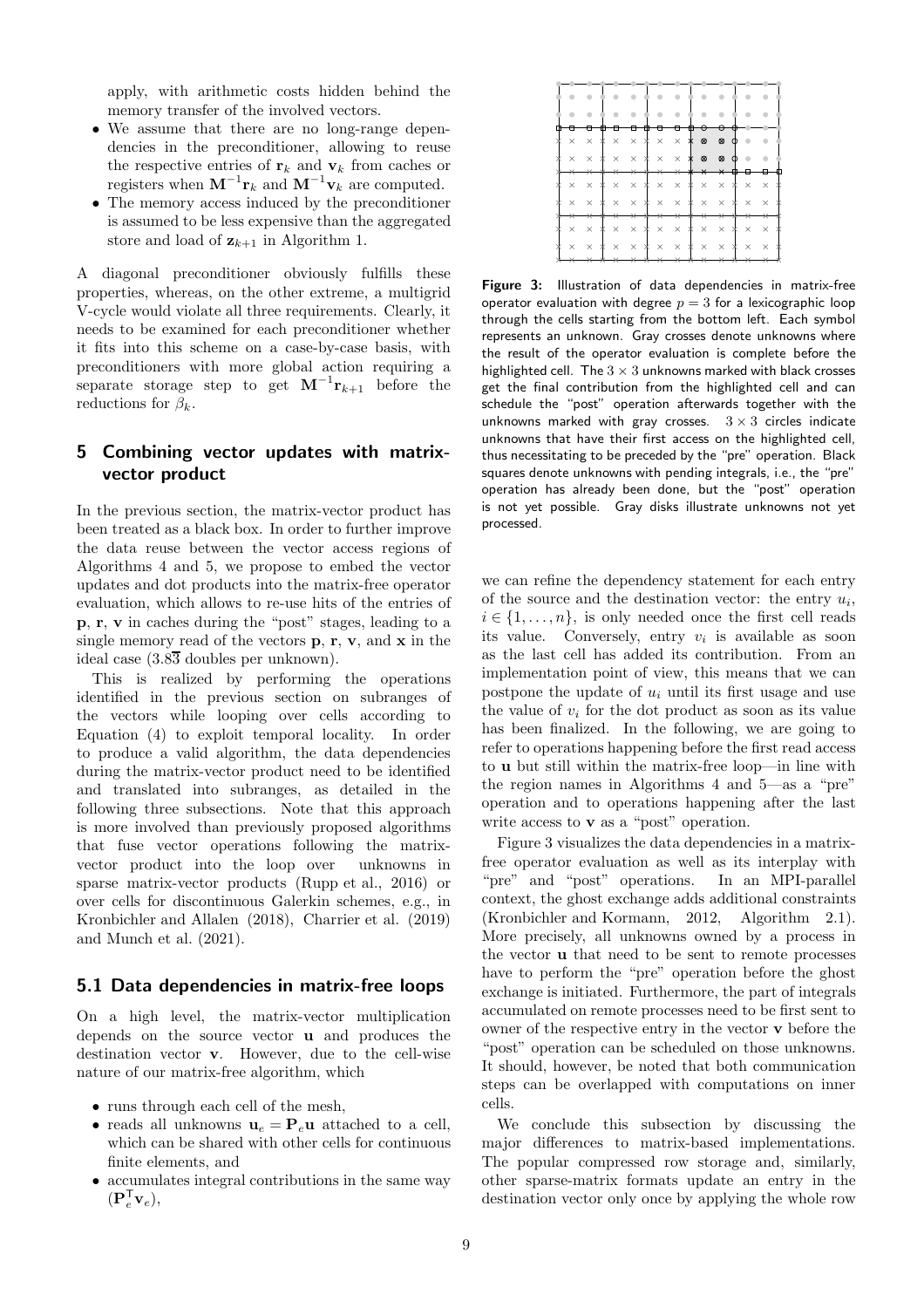of the matrix. In such a context, it is obvious when values in the destination vector are available and it is straightforward to determine when to schedule the "post" operation during the matrix-vector product in a merged way, as was exploited by [Rupp et al. \(2016\)](#page-18-7). However, this relation is not given for the dependency region of the source vector, allowing to embed the "pre" operation closer to the user of vector entries only based on a dependency analysis similar to the one proposed here.

### 5.2 Batching work from several cells

Tracking the state of each individual vector entry  $u_i, v_i$  for scheduling the "pre" and "post" operations would lead to excessive overhead and inhibit loop optimizations, such as vectorization and unrolling of the vector operations in CG. Therefore, the "pre" and "post" operations are tracked on ranges of vector entries. The length of the range is given in multiples of 64, a heuristic value that permits full vectorization with typical SIMD lengths today, except for a single spot at the end of the vectors.

The length of the ranges is crucially influenced by the number of vector entries processed by the matrix-free integrals in between. The intent is to reach a significant share of overlap between the "pre" and "post" ranges, enabling to reuse data read during the "pre" operations even during the "post" operations from the fast cache memory. The range lookup and the callback into matrix-free integration functions come with some overhead in our implementation, which is especially noticeable for low and intermediate polynomial degrees with small work per cell. We therefore schedule the "pre" and "post" operations not around every individual cell, but around *batches of cells*. The size of the batches is selected as

<span id="page-9-0"></span>
$$
n_{\text{batch}} = \max\left(\left\lfloor \frac{1024}{3(p+1)^3} \right\rfloor, 2\right) n_{\text{simd} \text{ lanes}}.\tag{9}
$$

The first expression inside the maximum operation ensures that more cells are grouped together for lower polynomial degrees, by dividing by the number of unknowns on each cell. The resulting number of cells is multiplied by the number of SIMD lanes in the instruction set in order to employ vectorization across elements [\(Kronbichler and Kormann, 2012\)](#page-17-13). For higher degrees  $(p \geq 4)$ , at least two SIMD groups of cells are used.

Depending on the number of SIMD lanes, the number of vectors accessed in the "pre" and "post" stages, as well as the additional data access for the matrix-free integrals, the criterion given by Equation [\(9\)](#page-9-0) leads to a few thousands to tens of thousands of double-precision values corresponding to up to few hundreds of kB of data. This fits well within modern level-2 or level-3 caches, which is why no additional tuning has been performed.

*We have integrated the proposed algorithm into deal.II [\(Arndt et al.](#page-16-5), [2020a](#page-16-5)). It allows users to perform*

<span id="page-9-1"></span>

Figure 4: Illustration of the numbering of degrees of freedom for a 2D setup with polynomial degree  $p = 3$ . Cells are grouped together into batches of 6 cells and the interior unknowns are numbered first (highlighted by green-shaded boxes). The second set of numbers are unknowns located on more than one cell batch (not marked). The third set consists of unknowns that need to be exchanged with remote MPI processes (orange shades).

*a "pre" and "post" operation during any matrix-free loop by providing—additionally to the cell operation appropriate anonymous functions in the style of:*

 $vmult(ds, src) := loop(ds, src, op_{cell}, op_{pre}, op_{post})$ 

*Since the operation* op cell*, which contains the specifics of a the considered PDE/physics, is interchangeable, our approach is modular and the proposed algorithms are simply applicable to other PDEs—not just those considered in this publication. For CG, we provide ofthe-shelf implementations of op\_pre and op\_post.* 

### 5.3 Numbering of unknowns

The second ingredient is to minimize the number of ranges with a high number of cell batches between the first and last access in the matrix-free loop. As seen from Figure [3,](#page-8-1) unknowns located on shared vertices, edges, and faces all have the potential to reach over long distances. This effect is exacerbated when working on blocks of 64 unknowns, because a single entry out of 64 can lead to a delay of the "post" operation. It is therefore crucial to develop a suitable cell traversal and numbering of unknowns. The cell traversal should aim for a high volume-to-surface ratio of the cell batches, because all unknowns located inside the cell batch have an optimal pre-post distance. In this work, a Morton space-filling curve is used for the partitioning of elements among the processes [\(Burstedde et al.](#page-16-7), [2011;](#page-16-7) [Bangerth et al., 2011\)](#page-16-6) and for the process-local mesh traversal.

Given the mesh traversal, unknowns are enumerated in the sequence of the following four steps, see also the illustration in Figure [4:](#page-9-1)

• In the first step, all unknowns touched only by a single cell batch are enumerated following the ordering of the cells. Except for reaching the next multiple of 64, this group will have a minimal distance of one between the "pre" and "post" phase.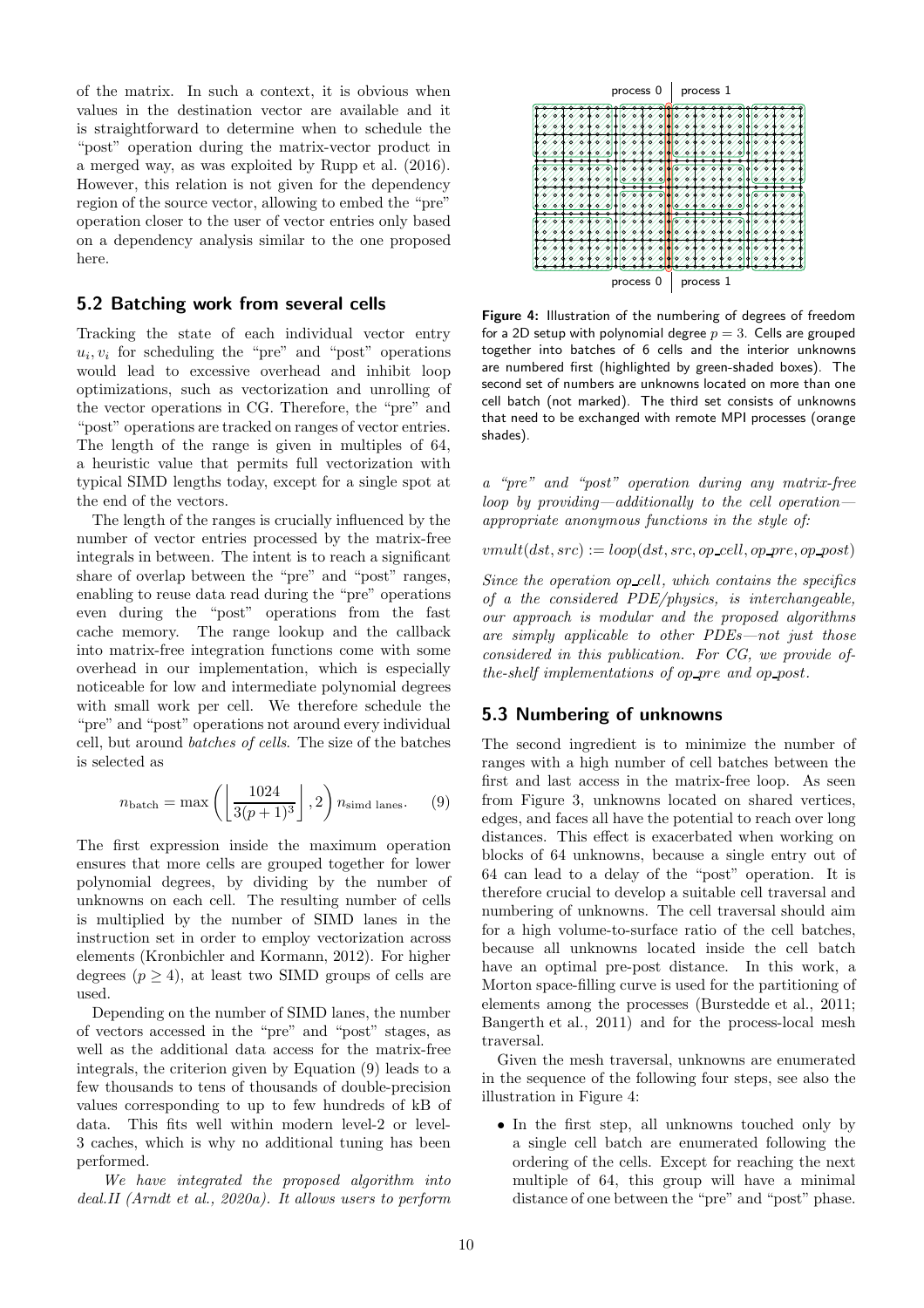<span id="page-10-0"></span>

Figure 5: Liveliness of data in vector ranges for the 3D vector and scalar Laplacians with polynomial degree  $p = 5$  on 40 MPI processes. The vector Laplacian involves 297 million DoFs subdivided into 1229 cell batches on each MPI process, the scalar Laplacian 99 million DoFs with 615 cell batches.

- Next, the enumeration is continued on the unknowns touched by several batches, but not in contact with remote MPI processes. Here, some ranges will have a high distance, whereas others can still be completed reasonably close after the start.
- In the third step, the unknowns owned locally, but requested by remote MPI ranks are assigned. These unknowns will not profit from overlap between the "pre" and "post" steps, because the "pre" step needs to be done before the initial MPI Isend command, whereas the "post" step comes after the final MPI Recv command. A contiguous numbering reduces the ranges of this unfavorable part of the vector to a minimum, besides also facilitating the pack/unpack operations.
- Unknowns that are subject to constraints (not shown in Figure [4\)](#page-9-1), such as Dirichlet boundary conditions, will not receive contributions from the matrix-free integrals with matrix A representing a homogeneous operator. If they are kept in the linear system, like in the implementation of deal.II, they are appended at the end of the locally owned unknowns and updated during the last cell batch.

Furthermore, the numbering is set up to ensure contiguous numbers of multiple unknowns associated with each vertex, edge, face, and volume, in order to reduce the memory for index storage from  $3(p+1)^3$ numbers per cell to  $3<sup>3</sup>$  numbers (for consistently oriented meshes). This reduces the memory requirements of metadata, increases data locality and effectiveness of prefetching as well as allows for packed load operations.

Figure [5](#page-10-0) visualizes the benefits of the proposed enumeration algorithm by plotting the cumulative distribution function of the liveliness of each subrange. We define "liveliness" as the number of cell batches processed between the first and the last access, respectively. As a reference, we also show the liveliness of the standard enumeration of degrees of freedom in deal.II (enumeration in cell order). The reduction of the liveliness is clearly visible. For the vector Laplacian,

<span id="page-10-1"></span>

Figure 6: Comparison of measured memory transfer for  $2 \times 20$ cores of Intel Xeon Gold 6230 for standard and combined versions of Algorithm 5.

around 76%—in contrast to 54%—of the subranges is processed even in the same batch of cells. While the possibility to process subranges within the same batch of cells is not necessary, we can see similar trends for subranges living less than 10 batches of cells. This is an important threshold: For AVX-512 vectorization, each cell batch of 16 cells touches 12 kB of unique data (geometry, indices) for the matrix-vector product and

<span id="page-10-2"></span>
$$
16 [\text{cells}] \times 3 \cdot 5^3 [\text{unique DoFs/cell}] \times 8 [\text{byte/double}]
$$
  
= 48 [kB] (10)

of unique data per vector or 208 kB for four vectors and the preconditioner. For around 10 cell batches, the data thus reaches the combined size of the L2 and L3 caches per core on the Intel Skylake architecture. For the scalar Laplacian, our heuristics use batches of 32 cells instead due to a lower number of DoFs/cell. This gives slightly better liveliness for our proposed numbering scheme, whereas the case with deal.II's default numbering scheme has even higher liveliness than in the vector case, as the DoFs with long liveliness are spread to many blocks of 64 DoFs when the number of unknowns per cell is lower.

While the consideration of liveliness is a rather theoretical approach of quantifying the benefits for combining the "pre" operation, the matrix-vector product, and the "post" operation, a clear reduction in the data volume accessed from RAM can be observed. A cache analysis (see Figure [6\)](#page-10-1) conducted on the basis of hardware performance counters using the LIKWID tool [\(Treibig et al.](#page-18-6), [2010\)](#page-18-6) reveals that the combined version of the PCG algorithm, as proposed here, only reads 5.7 doubles per degree of freedom once the capacity of the caches is exceeded. This value is lower by 4.6 doubles than the value of 10.3 reads for the naive execution of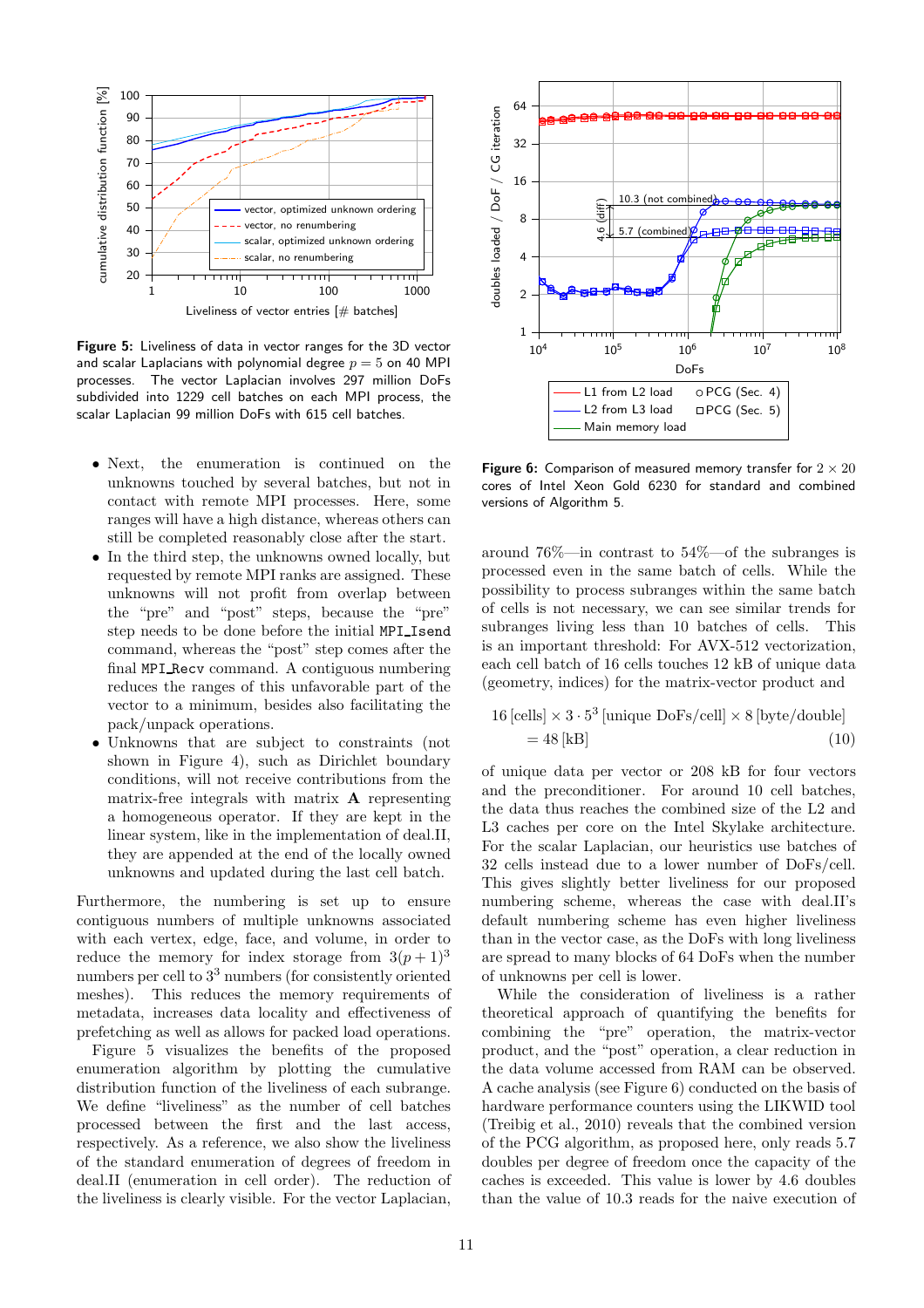<span id="page-11-1"></span>

Figure 7: Comparison of measured and estimated memory transfer for various methods on  $2 \times 20$  cores of Intel Xeon Gold 6230 and  $10^8$  DoFs, using the measured values of the matrixvector multiplication as a baseline transfer.

Algorithm [5.](#page-7-1) Note that the renumbering proposed above has further benefits beyond the liveliness shown in Figure [5,](#page-10-0) as the proposed scheme leads to a more linear data access pattern and fewer active streams, improving the effectiveness of hardware prefetching and reducing stress on the translation-lookaside buffers.

# <span id="page-11-2"></span>5.4 Comparison of CG variants

Since the reduction of the data volume to be transferred from/to main memory is the key strength of the CG algorithm proposed in this work, we conclude this section by comparing the measured read and write data volumes of the basic CG, pipelined CG and sstep CG algorithms (Algorithms [1–](#page-4-2)[3,](#page-5-1) with loop fusion applied where possible) with the results of the proposed combined Algorithms [4](#page-7-0) and [5.](#page-7-1)

Table [1](#page-11-0) shows the predicted memory read and write transfer volumes in different regions of the CG versions. In the proposed combined CG variants, we assume that the reuse of memory reads allows vectors to be read only once across the iteration of the algorithm and, as a

<span id="page-11-0"></span>Table 1: Summary of the modeled ideal memory transfer of vector access regions (see also the annotations in Algorithms [1-](#page-4-2) [5\)](#page-7-1) and matrix-vector multiplication for different CG variants.

|              | vector access |                     | mat-vec |       |
|--------------|---------------|---------------------|---------|-------|
|              | read          | write               | read    | write |
| CG           |               |                     | 2       |       |
| pipelined CG |               | 6                   | 2       |       |
| s-step CG    |               | $5 + 4/s$ $1 + 2/s$ | 2       |       |
| combined CG  |               |                     | 3.5     | 3.5   |
| PCG          | 13            |                     |         |       |
| combined PCG |               |                     | 3.83    | 3.5   |

consequence, we do not separate estimates of the vector access regions and of the matrix-vector product.

Figure [7](#page-11-1) presents both the estimated and measured averaged values of a complete iteration, derived from experiments with 100 iterations. The cost of a single matrix-vector product ("mat-vec") is 3.0 double data reads and 1.3 double data writes, which is slightly higher than the theoretical expectation  $(2.0/1.0)$  due to non-perfect caching and loading of the geometry data. Since the optimization of the memory transfer of this portion of the algorithm is not the focus of the current work, we use the measured values of the matrix-vector multiplication as a baseline transfer also for the CG algorithms.

In Figure [7,](#page-11-1) one can see that the measured values match well with the predicted ones. Furthermore, it is clear that while the amount of data to be written by the combined versions is comparable with the sstep version, they read up to 5 doubles less data from RAM compared both to the pipelined and the s-step CG schemes. Given the considerations in the previous subsection, this improvement is expected, since a large fraction of the vector entries accessed during the "pre" operation remains in caches until they are read again during the "post" operation.

Compared to the theoretical transfer of 4.8 doubles per degree of freedom, the excess transfer in the combined preconditioned method can be explained to a good extent by the liveliness in Figure [5](#page-10-0) and the data-inflight suggested by Equation  $(10)$ : 13% of vector entries have a liveliness of 10 or more cell batches, which can be expected to give 2 additional reads between the "pre" operation and the matrix-vector product as well as a transfer of  $3.\overline{3}$  doubles to the "post" operation for the respective part of the vector. This explains 0.7 out of the 0.9 excess reads of doubles per DoF.

Furthermore, it is worth noting that the cost of the non-preconditioned and of the Jacobi-preconditioned variant of the proposed CG algorithm is very close, underlining that the benefit is even clearer in the preconditioned case.

In the next section, we evaluate the influence of the reduced access to RAM and the reduced number of global reductions on the throughput of CG algorithms for different scenarios of high-order matrix-free finiteelement methods.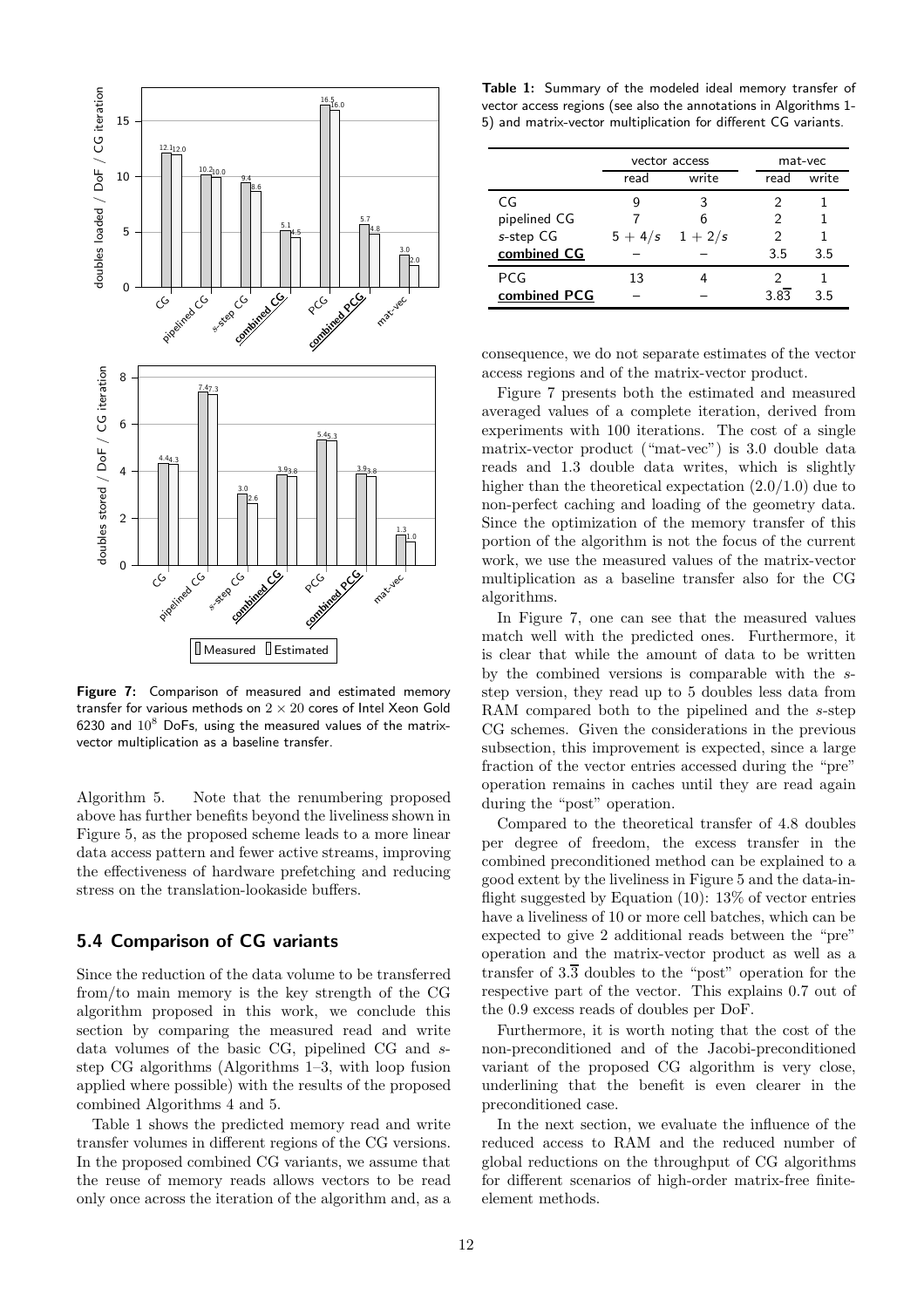<span id="page-12-1"></span>

Figure 8: Throughput over the problem size on a single Intel Xeon Platinum 8174 node for the different CG variants.

# <span id="page-12-0"></span>6 Numerical results

In Sections [4–](#page-6-0)[5,](#page-8-0) we have proposed techniques that reduce the access to main memory during CG iterations. Since reducing the memory access is only a means to the application goal of increasing the "throughput", the CG and PCG variants for different numbers of compute nodes are evaluated in the following, including some variations of the benchmark and the behavior for different hardware. Similarly to Section [5.4](#page-11-2) basic loop fusion is applied in Algorithms [1–](#page-4-2)[3](#page-5-1) during evaluation.

### <span id="page-12-2"></span>6.1 Node-level performance

Figure [8](#page-12-1) shows the throughput on a single compute node for the different CG variants (no preconditioner) as well as the preconditioned (PCG) case with a diagonal preconditioner. For small sizes, the throughput is largely similar between the methods, given that the matrix-vector product is the dominating cost and fast caches can absorb the various vector access patterns. As anticipated by the memory transfer analysis from Section [5.4,](#page-11-2) the picture changes when going to larger sizes, where the memory-transfer-efficient combined variants are significantly faster. The advantage is particularly impressive considering that the proposed CG and PCG variants, running at 2.36 and 2.13 billion DoFs/s for the largest sizes, are separated from *any* other method by a larger gap than what is observed between the best and worst of the remaining schemes, the s-step CG method  $(s = 6)$  with 1.46 billion DoFs/s and the preconditioned CG scheme with 0.98 billion DoFs/s.

The mix of memory-intensive operations on vectors and the arithmetically heavy matrix-vector product makes the throughput slightly deviate from the memorytransfer predictions of Figure [7.](#page-11-1) For example, the throughput of the combined CG scheme of 2.36 billion DoFs/s corresponds to an average memory transfer

of around 170 GB/s aggregated over the whole CG solver, whereas the s-step method with 1.46 billion DoFs/s involves an average transfer of 145 GB/s. While neither of the two variants saturates the memory bandwidth on the present architecture, the achieved bandwidth demonstrates an additional benefit of our CG implementation besides the lower memory transfer: Fusing vector operations into an arithmetic-heavy matrix-vector product allows to use spare memory bandwidth, leading to a better distribution of the memory transfer.

Figure [8](#page-12-1) also shows the throughput of the matrixvector product alone as a point of reference. As its throughput is 20–30% higher than that of the proposed merged variants, without the latter fully saturating the available memory bandwidth, we suppose that further performance improvements could be gained in the proposed algorithms by suitable data prefetching. Note that the slight oscillations in throughput are caused by differences in the amount of data exchange when cells are divisible by 48 or 64 as discussed before.

### 6.2 Scalability on up to 3,072 nodes

Figure [9](#page-13-0) shows the throughput for different CG and PCG variants on 512 compute nodes. The plot scales the achieved throughput by the number of nodes, which allows a direct comparison with Figure [8.](#page-12-1) It can be seen that the behavior for large sizes is similar to the single-node case, with a slight loss of around  $5-10\%$  in the parallel efficiency due to inter-node communication. For intermediate sizes  $n \sim 10^6$  per node, however, there is a pronounced difference. In this regime, the timings of a single iteration are in the range of the communication cost in terms of a global reduction, canceling parts of the cache effect for those intermediate sizes.

The experiments show that the proposed combined CG variants achieve a similar performance for small sizes as the pipelined and s-step methods, despite the latency optimization of the latter methods. This can be explained by the number of MPI Allreduce calls per iteration, which are one for both the combined CG method and the pipelined CG method (albeit overlapped with the matrix-vector product for the latter), whereas the s-step method with  $s = 6$  results in an average of 0.5 global reductions per iteration. The scaling limit becomes even clearer when plotting the measured throughput over the time consumed by a single CG iteration in the lower panel of Figure [9,](#page-13-0) directly showing the lowest possible iteration time. While the CG and PCG methods are slower due to two and three global reductions per iteration, respectively, all other methods take around  $1.3 \times 10^{-4}$  seconds as a minimum time, which is caused by the global reduction combined with a scaling limit of around  $8 \times 10^{-5}$ seconds for the matrix-vector product.

In Figure [10,](#page-13-1) the throughput on 3,072 nodes against the time of a single CG iteration is shown. By comparing with the result on 512 nodes (dotted lines), a slight loss in throughput for larger sizes can be seen, corresponding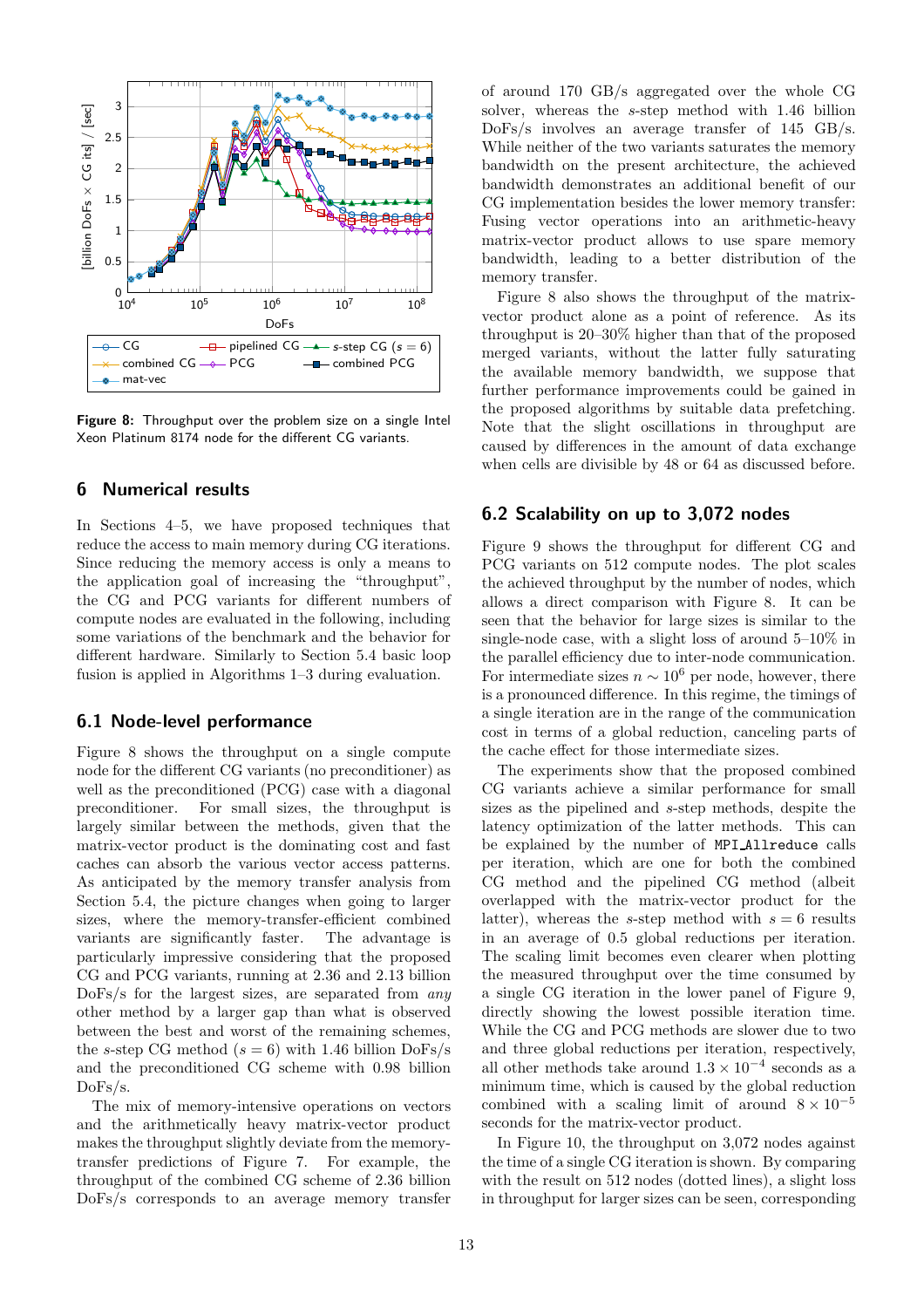<span id="page-13-0"></span>

Figure 9: Throughput over the problem size per node (top) and throughput over latency (bottom) on 512 nodes of Intel Xeon Platinum 8174 (24,576 MPI ranks) for various formulations.

<span id="page-13-1"></span>

Figure 10: Throughput over the problem size per node (top) and throughput over latency (bottom) on 3,072 nodes of Intel Xeon Platinum 8174 (147,456 MPI ranks) for various formulations. The dotted lines show the scaled throughput on 512 nodes (see also Figure [9\)](#page-13-0).

<span id="page-13-2"></span>

Figure 11: Throughput over the problem size on four nodes of Intel Xeon Platinum 8174 (top) and on one node of  $2 \times 64$ core AMD Epyc 7742 (bottom) for the BP4 benchmark for different polynomial degrees  $p$ , all with quadratic geometry representation and  $n_{\mathsf{q}} = (p+2)^3$  quadrature points.

to a small reduction in parallel efficiency for weak scaling. Near the strong scaling limit in the left part of the figure, an increase in the minimal time can be observed, which is due to the higher cost of the global reductions on a larger scale. However, the increase is similar between the proposed combined PCG algorithm and the baseline methods. More importantly, the combined CG algorithm with preconditioner achieves a throughput that is 35–40% higher than the one of the unpreconditioned s-step method for large sizes, confirming the beneficial behavior of the proposed variant.

## 6.3 Benchmark variations

In the following, we will consider variants of the benchmark introduced in Section [2.](#page-1-1) For the sake of simplicity and given the results from the previous subsection, we concentrate on the basic PCG algorithm and the proposed combined PCG algorithm.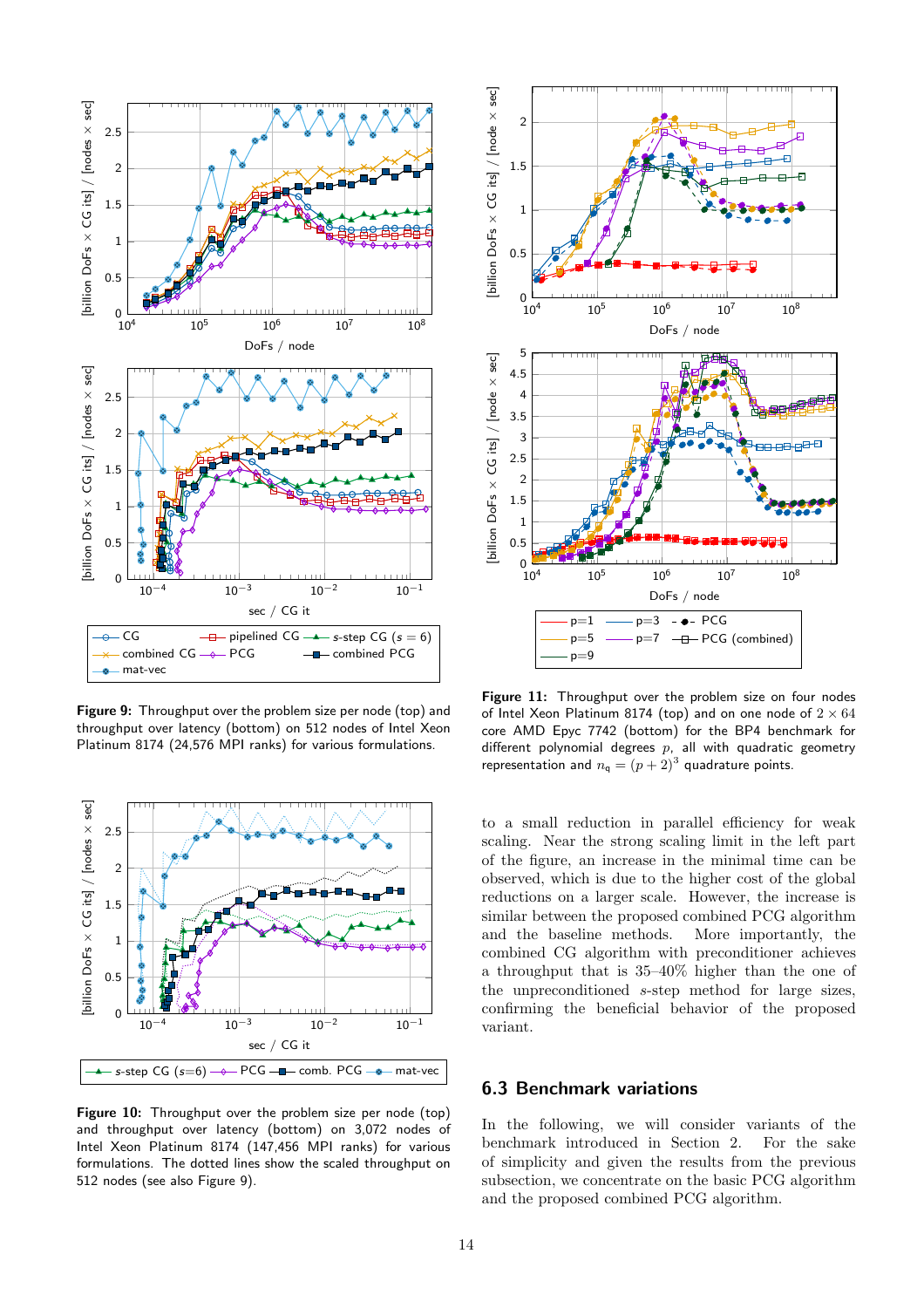### <span id="page-14-1"></span>6.3.1 Variation of the polynomial degree

The results obtained for the polynomial degree  $p =$ 5 above are transferable also to other polynomials degrees, as shown in Figure [11](#page-13-2) (top panel). As examples,  $p = 1, 3, 5, 7, 9$  are considered. For  $p = 1$ , the cost of computations compared to the number of unknowns is overwhelming, as  $(p+2)^3 = 27$  integration points are used per cell compared to one unique unknown per cell, leading to a low throughput of 0.4 GDoFs/sec. This behavior specific to the present matrix-free operator evaluation behaves as  $(p+2)^3/p^3$ and thus gives less work per unknown for higher degrees, as opposed to sparse matrix-vector products [\(Kronbichler and Kormann, 2012](#page-17-13); [Kolev et al.](#page-17-28), [2021\)](#page-17-28). For higher degrees, we can observe significant speedups of the proposed PCG variants compared to the basic PCG, with the highest throughput observed for  $p =$ 5. Note that the maximal achievable throughput decreases for the combined PCG algorithm as the polynomial degree increases beyond  $p \geq 7$ , as opposed to constant throughput for the basic PCG scheme. This suggests that the fusion of vector updates within matrix-vector product as proposed in Section [5](#page-8-0) loses its benefits due to a limited cache size. Caches need not only hold vector data of increasing size but also larger temporary arrays for sum factorization [\(Kronbichler and Kormann, 2019\)](#page-17-14), with data of 8 elements in flight on the given AVX-512 hardware. Note that no tuning of the parameters that have been identified in Section [5](#page-8-0) has been performed, relying on simple heuristics.

#### 6.3.2 Variation of the geometric description

According to the discussion in Section [2.2,](#page-3-2) we have concentrated on a tri-quadratic geometry description as a compromise between higher-order geometry representation and high throughput up to now. However, the beneficial behavior observed is transferable to other geometric descriptions as well. Figure [12](#page-14-0) compares the proposed algorithm with a basic PCG scheme on the two extrema of matrix-vector products from Figure [2,](#page-3-1) one loading the inverse Jacobian at each quadrature point and the other using an affine mesh with  $n_q = p + 1$  and constant Jacobians. While we observe a speedup of 2.17 in our base case of a bilinear geometry description, the solver is  $1.57\times$  faster when loading the inverse Jacobians and even  $2.27\times$ faster in the case of an affine mesh. The relatively low improvement when loading the inverse Jacobians can be understood by recalling the node-level performance analysis of Section [6.1](#page-12-2) as the matrix-vector product is itself limited by the memory bandwidth. Therefore, no additional memory transfer can be hidden behind computations, reducing the advantage to the reduction in memory transfer only.

<span id="page-14-0"></span>

Figure 12: Comparison of throughput of BP4 benchmark with basic preconditioned CG algorithm and the proposed combined variant with different implementations of matrix-free operator evaluation for polynomial degree  $p = 5$  on  $2 \times 24$  cores of Intel Xeon Platinum 8174.

### 6.3.3 Variation of the partial differential equation

As a next set of tests, we consider variants of the benchmark from [Fischer et al. \(2020\)](#page-17-5), namely BP1 (scalar mass matrix,  $n_q = p + 2$ ), BP2 (vectorial mass matrix,  $n_q = p + 2$ ), BP4 (scalar Laplace operator,  $n_q =$  $p+2$ ), and BP5 (scalar Laplace operator,  $n_q = p+1$ , Gauss–Lobatto quadrature). Figure [13](#page-15-0) compares the throughput of the basic CG algorithm and of the combined version for BP1–BP5. For large problem sizes  $(≥ 5 × 10<sup>6</sup> DoFs/node)$ , a clear trend is visible. While the throughput is limited to 0.8–1.2 GDoFs/sec for the basic CG scheme, the value is around two times higher for the proposed algorithms with 1.8–2.3 GDoFs/sec for all cases. Also note that the BP1, BP2, and BP5 cases with an arithmetically lighter matrix-vector product saturate the RAM bandwidth with around 200 GB/s for the combined CG iteration, whereas BP3 and BP4 reach around 170 GB/s bandwidth, as seen above.

### 6.4 Comparison of different hardware

In the following, we present results obtained on a dualsocket AMD Epyc 7742 CPU and a Nvidia Tesla V100 GPU. The AMD CPU consists of  $2 \times 64$  cores running at 2.25 GHz and uses code compiled for the AVX2 instruction set extension (4-wide SIMD). This gives an arithmetic peak performance of 4.61 TFlop/s. The memory configuration uses  $2 \times 8$  channels of DDR4-3200, resulting in a peak bandwidth of 410 GB/s and a measured STREAM triad bandwidth of 290 GB/s. The size of the last-level cache is 4 MB per core or 512 MB in total. The Nvidia V100 provides an arithmetic peak performance of 7.8 TFlop/s, a peak memory bandwidth of 900 GB/s, and a measured bandwidth of 720 GB/s. The performance specifications of the V100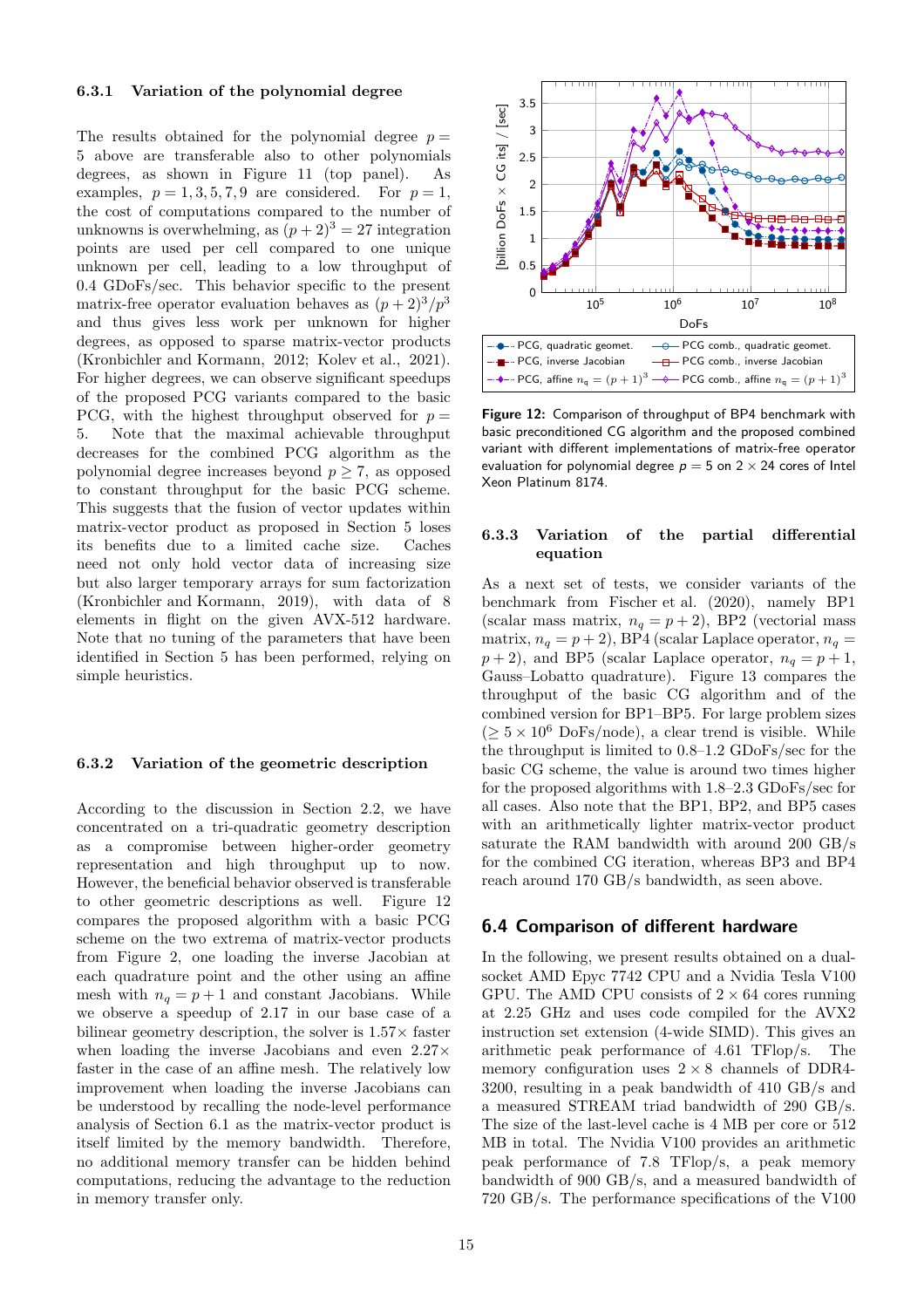<span id="page-15-0"></span>

Figure 13: Throughput over the problem size for the standard preconditioned CG scheme and the proposed improved version on 4 nodes of Intel Xeon Platinum 8174 for the CEED benchmark problems BP1 (scalar mass matrix), BP2 (vectorvalued mass matrix), BP3 (scalar Laplace matrix), BP4 (vectorvalued Laplace matrix), and BP5 (scalar Laplace matrix, collocation setting with Gauss-Lobatto quadrature on  $n_q =$  $(p+1)^3$  points) according to [Fischer et al. \(2020\)](#page-17-5).

GPU are considerably higher on the GPU compared to the two CPU systems, but with a less sophisticated cache infrastructure.

### 6.4.1 Variation of the polynomial degree on Intel and AMD CPUs

The lower panel of Figure [11](#page-13-2) shows the experiment from Subsection [6.3.1,](#page-14-1) varying the polynomial degree on an AMD Epyc 7742 node. Here, we observe a maximal throughput of 4 GDoFs/sec and a maximal speedups of  $3\times$  compared to the baseline CG solver (compared to 2 GDoFs/sec and  $2\times$  speedup in the case of Intel). This difference can be explained by the higher arithmetic performance of the AMD system, shifting the performance limit with an achieved bandwidth of around 270 GB/s closer to the memory throughput limit of 290 GB/s. An interesting observation is the fact that the performance does not drop for the high polynomial degrees  $p > 5$ . This can be contributed to larger caches as well as to the AVX-2 instructionset extension with vectorization aggregating work from only 4 cells together, which increases the benefit of the combination of "pre", "mat-vec", and "post" regions.

#### 6.4.2 BP5 on CPU and GPU

As a last experiment, we run Algorithm [5](#page-7-1) on a GPU architecture. Given the much smaller available cache size compared to compute units, we have not been able to embed the vector access regions into the cellbased evaluation of the matrix-vector product. As a result, we propose to run the three regions "pre",

<span id="page-15-1"></span>

Figure 14: BP5: Throughput over the problem size on a single node for the basic preconditioned CG method and the proposed combined variant.

"mat-vec", and "post" each as a separate kernel with its own kernel call. Furthermore, the matrixvector product uses a precomputed final coefficient on the GPU, due to a different balance between arithmetic performance, available registers, and memory bandwidth compared to CPUs, see also the analysis in [Swirydowicz et al. \(2019\)](#page-18-3). Details on the GPU infrastructure of deal.II can be found in [Ljungkvist](#page-17-29) [\(2017\)](#page-17-29) and [Kronbichler and Ljungkvist \(2019\)](#page-17-19).

Figure [14](#page-15-1) shows the throughput of the regular and the combined CG method run on a single GPU device on Summit[3](#page-15-2) (Nvidia V100). For small problem sizes, a clear benefit can be observed due to the reduced number of kernel calls (3). For large problem sizes, a speed-up of about 18% with 2.8 GDoF/s is reached. Note that this represents a considerably lower improvement, which is due to the missing overlap between the "pre" and "post" operations. Nonetheless, Algorithm [5](#page-7-1) also improves the throughput for lower sizes because of fewer kernel launches. Reducing the number of kernel calls in CG on GPUs has been also the motivation in [Aliaga et al.](#page-16-8) [\(2013\)](#page-16-8), [Dehnavi et al. \(2011\)](#page-17-30), [Rupp et al. \(2016\)](#page-18-7), and [Chalmers and Warburton \(2020](#page-16-9)). The contribution by [Rupp et al. \(2016\)](#page-18-7) was even able to obtain two kernel calls for vector-matrix-multiplication implementations based on sparse matrices. However, the latter concept is not straightforwardly extensible to matrix-free finiteelement computations with contributions to the result vector being accumulated from computations on several cells, as discussed in Section [5.1.](#page-8-2) Since the GPU's highbandwidth memory is limited to 16 GB, the maximum size of the problem that can be run is considerably smaller on the GPU.

With the proposed combined CG method, the CPU results appear more beneficial than the GPU results: Given that both the memory bandwidth and arithmetic

<span id="page-15-2"></span> $3$ <https://www.top500.org/system/179397/>, retrieved February 11, 2021.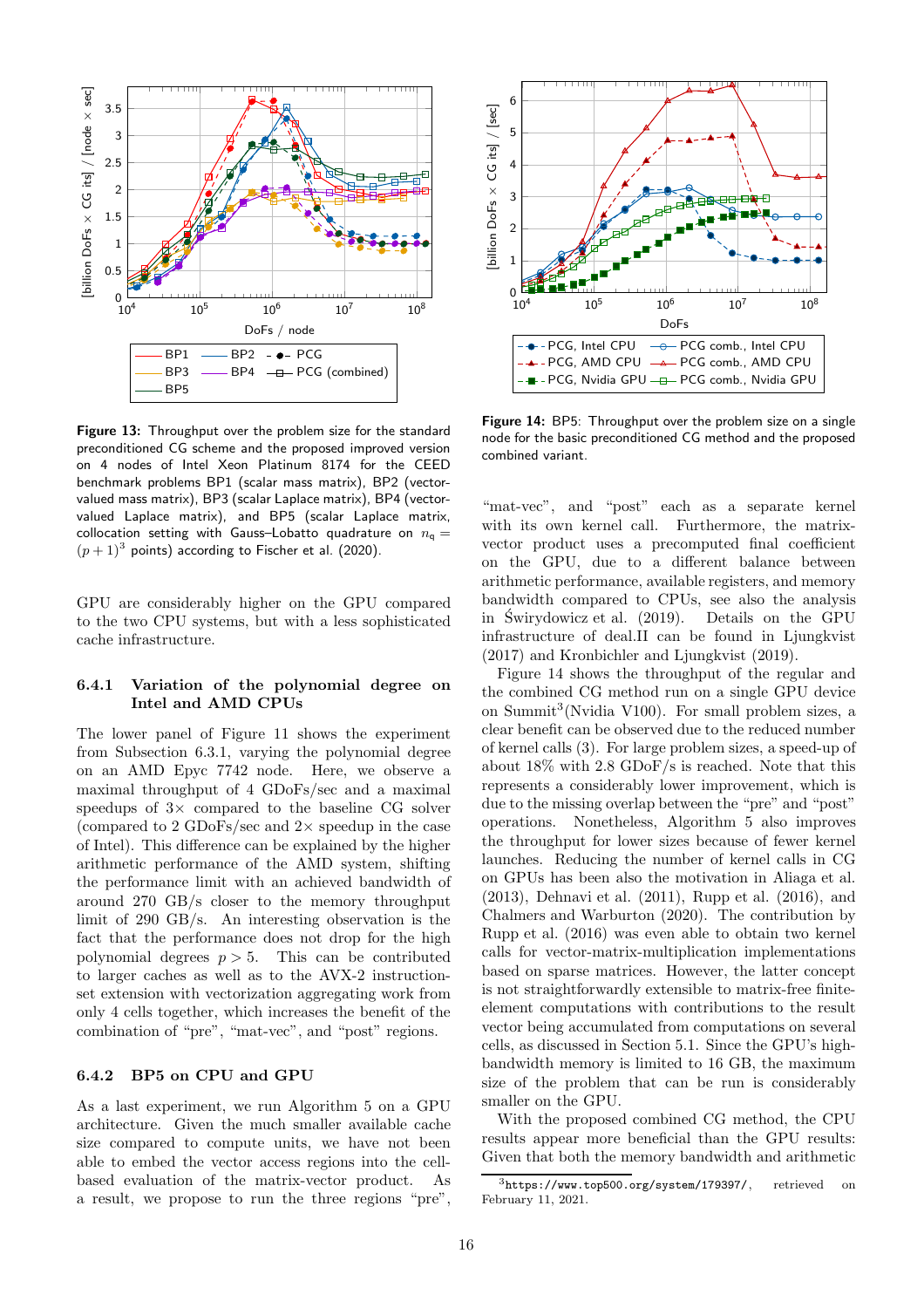performance is considerably higher on a single V100 device than on the dual-socket Intel and AMD systems, one would expect best performance on the GPU. However, the Intel result is only 20% lower than the GPU, and the AMD result from RAM is 20% better than on the GPU, because of the reduction of memory transfer between the "pre" and "post" regions. Furthermore, the CPU reach a higher throughput for moderate sizes when the data fits into caches.

# <span id="page-16-2"></span>7 Conclusions

We have presented an implementation of the conjugate gradient method that aims to minimize the access to auxiliary vectors for the case of high-order matrixfree finite-element implementations with a diagonal preconditioner. The development was motivated by the observation that matrix-free operator evaluation has become so fast that AXPY-style vector updates, dot products and the application of the preconditioner can consume around two thirds of the total runtime for large problem sizes on modern hardware, relevant for example for fluid dynamics applications. The proposed solver relies on interleaving the vector updates and dot products of the conjugate gradient iteration with the loop through the mesh elements of the matrix-vector product, combined with redundant applications of the preconditioner and summation of auxiliary quantities to break the dependencies. We have shown that around 90% of the vector entries in the three active vectors of a CG iteration can be re-used from fast cache memory, resulting in a single load and store operation for each vector.

Both node-level performance analyses and strong/weak-scaling studies on up to 147,456 CPU cores confirm the suitability of the proposed algorithm for modern hardware. Experiments have been conducted on CPU-based (Intel Xeon Platinum 8174, AMD Epyc 7742) and GPU-based (Nvidia Tesla V100 GPU) compute nodes for a large variety of polynomial degrees, geometric descriptions, and PDEs (scalar/vector-valued mass/Laplace matrix). Compared to a baseline CG solver as well as optimized pipelined CG and s-step CG implementations, speedups of  $2-3\times$  have been<br>reported. Besides reducing the memory transfer. Besides reducing the memory transfer, the proposed method allows to run memory-heavy vector operations near the arithmetic-heavy matrixfree operator evaluation. As a result, new tuning opportunities for implementing matrix-free methods appear, allowing to gain performance from computing, e.g., redundant geometry information on the fly with reduced memory transfer, an operation that might not be beneficial for the matrix-vector product alone.

Future work aims to extend the algorithm towards the data dependencies imposed by discontinuous Galerkin discretizations as well as more sophisticated preconditioners with longer-range data dependencies. Furthermore, it would be useful to apply analysis and transformation tools from compiler constructions to replace the current manual dependency management for interleaving the matrix-vector product with vector updates and inner products by a more automatic approach based on hardware characteristics, which would make the application to other algorithms, like BiCGStab or GMRES, simpler.

# Acknowledgements

The authors acknowledge collaboration with Momme Allalen, Daniel Arndt, Paddy Ó Conbhuí, Prashanth Kanduri, Karl Ljungkvist, Alexander Roschlaub, Bruno Turcksin, as well as the deal.II community.

This work was supported by the Bayerisches Kompetenznetzwerk für Technisch-Wissenschaftliches Hoch- und Höchstleistungsrechnen (KONWIHR) through the projects "Performance tuning of high-order discontinuous Galerkin solvers for SuperMUC-NG" and "High-order matrix-free finite element implementations with hybrid parallelization and improved data locality". The authors gratefully acknowledge the Gauss Centre for Supercomputing e.V. (<www.gauss-centre.eu>) for funding this project by providing computing time on the GCS Supercomputer SuperMUC-NG at Leibniz Supercomputing Centre (LRZ, <www.lrz.de>) through project id pr83te.

# References

- <span id="page-16-8"></span>J. I. Aliaga, J. Pérez, E. S. Quintana-Ortí, and H. Anzt. Reformulated conjugate gradient for the energy-aware solution of linear systems on GPUs. In *2013 42nd International Conference on Parallel Processing*, pages 320–329. IEEE, 2013.
- <span id="page-16-5"></span>D. Arndt, W. Bangerth, B. Blais, T. C. Clevenger, M. Fehling, A. V. Grayver, T. Heister, L. Heltai, M. Kronbichler, M. Maier, P. Munch, J.-P. Pelteret, R. Rastak, I. Tomas, B. Turcksin, Z. Wang, and D. Wells. The deal.II library, version 9.2. *Journal of Numerical Mathematics*, 28(3):131–146, 2020a. doi: 10.1515/jnma-2020-0043. URL <https//dealii.org>.
- <span id="page-16-1"></span>D. Arndt, N. Fehn, G. Kanschat, K. Kormann, M. Kronbichler, P. Munch, W. A. Wall, and J. Witte. ExaDG – high-order discontinuous Galerkin for the exa-scale. In H.-J. Bungartz, S. Reiz, B. Uekermann, P. Neumann, and W. E. Nagel, editors, *Software for Exascale Computing – SPPEXA 2016– 2019*, Lecture Notes in Computational Science and Engineering 136, pages 189–224, Cham, 2020b. Springer International Publishing. doi: 10.1007/978-3-030-47956-5 8.
- <span id="page-16-0"></span>D. Arndt, W. Bangerth, D. Davydov, T. Heister, L. Heltai, M. Kronbichler, M. Maier, J.-P. Pelteret, B. Turcksin, and D. Wells. The deal.II finite element library: design, features, and insights. *Computers & Mathematics with Applications*, 81: 407–422, 2021. doi: 10.1016/j.camwa.2020.02.022.
- <span id="page-16-6"></span>W. Bangerth, C. Burstedde, T. Heister, and M. Kronbichler. Algorithms and data structures for massively parallel generic adaptive finite element codes. *ACM Transactions on Mathematical Software*, 38:14/1–28, 2011. doi: 10.1145/ 2049673.2049678.
- <span id="page-16-3"></span>S. Bauer, D. Drzisga, M. Mohr, U. Rüde, C. Waluga, and B. Wohlmuth. A stencil scaling approach for accelerating matrix-free finite element implementations. *SIAM Journal on Scientific Computing*, 40(6):C748–C778, 2018. doi: 10.1137/ 17m1148384.
- <span id="page-16-4"></span>J. Brown. Efficient nonlinear solvers for nodal high-order finite elements in 3D. *Journal of Scientific Computing*, 45(1-3):48– 63, 2010. doi: 10.1007/s10915-010-9396-8.
- <span id="page-16-7"></span>C. Burstedde, L. C. Wilcox, and O. Ghattas. p4est: Scalable algorithms for parallel adaptive mesh refinement on forests of octrees. *SIAM J. Sci. Comput.*, 33(3):1103–1133, 2011. doi: 10.1137/10079163. URL <http://p4est.org>.
- <span id="page-16-9"></span>N. Chalmers and T. Warburton. Portable high-order finite element kernels I: Streaming operations, 2020. arXiv:2009.10917 preprint.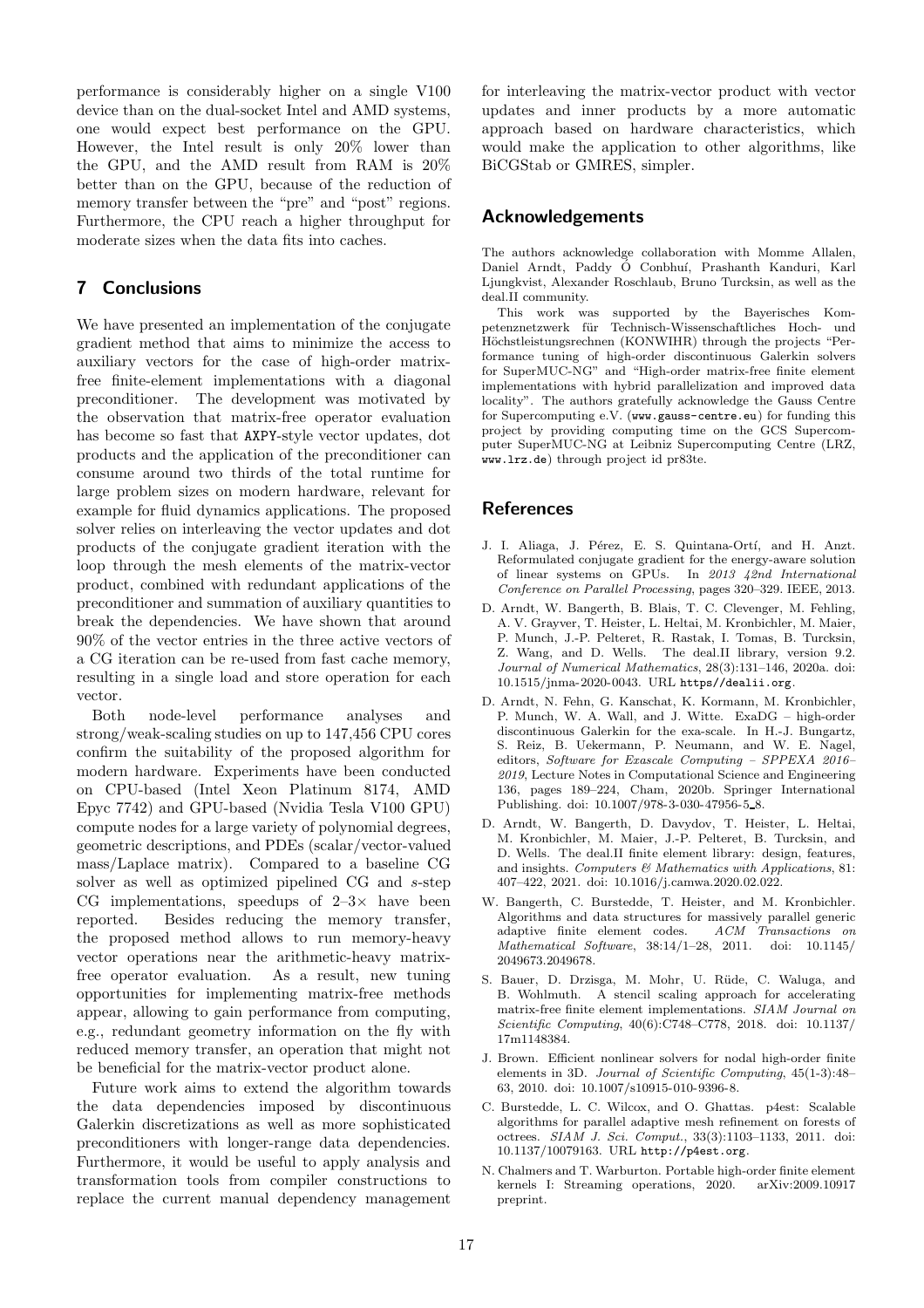- <span id="page-17-27"></span>D. E. Charrier, B. Hazelwood, E. Tutlyaeva, M. Bader, M. Dumbser, A. Kudryavtsev, A. Moskovsky, and T. Weinzierl. Studies on the energy and deep memory behaviour of a cacheoblivious, task-based hyperbolic PDE solver. *The International Journal of High Performance Computing Applications*, 33(5): 973–986, 2019. doi: 10.1177/1094342019842645.
- <span id="page-17-8"></span>A. T. Chronopoulos and C. W. Gear. S-step iterative methods for symmetric linear systems. *Journal of Computational and Applied Mathematics*, 25(2):153–168, Feb. 1989. ISSN 0377- 0427. doi: 10.1016/0377-0427(89)90045-9.
- <span id="page-17-7"></span>J. Cornelis, S. Cools, and W. Vanroose. The communicationhiding conjugate gradient method with deep pipelines. *ArXiv e-prints*, 1801.4728v3, 2018.
- <span id="page-17-30"></span>M. M. Dehnavi, D. M. Fernández, and D. Giannacopoulos. Enhancing the performance of conjugate gradient solvers on graphic processing units. *IEEE Transactions on Magnetics*, 47 (5):1162–1165, 2011.
- <span id="page-17-2"></span>L. Demkowicz, J. Oden, and W. Rachowicz. A new finite element method for solving compressible Navier–Stokes equations based on an operator splitting method and h-p adaptivity. *Computer Methods in Applied Mechanics and Engineering*, 84(3):275– 326, 1990. doi: 10.1016/0045-7825(90)90081-v.
- <span id="page-17-0"></span>M. O. Deville, P. F. Fischer, and E. H. Mund. *High-order methods for incompressible fluid flow*, volume 9. Cambridge University Press, 2002.
- <span id="page-17-11"></span>S. C. Eisenstat. Efficient implementation of a class of preconditioned conjugate gradient methods. *SIAM Journal on Scientific and Statistical Computing*, 2(1):1–4, 1981. doi: 10.1137/0902001.
- <span id="page-17-9"></span>P. R. Eller, T. Hoefler, and W. Gropp. Using performance models to understand scalable Krylov solver performance<br>at scale for structured grid problems. In Proceedings at scale for structured grid problems. *of the ACM International Conference on Supercomputing*. ACM, June 2019. doi: 10.1145/3330345.3330358. URL <https://doi.org/10.1145/3330345.3330358>.
- <span id="page-17-1"></span>N. Fehn, W. A. Wall, and M. Kronbichler. Efficiency of high-performance discontinuous Galerkin spectral element methods for under-resolved turbulent incompressible flows. *International Journal for Numerical Methods in Fluids*, 88(1): 32–54, 2018. doi: 10.1002/fld.4511.
- <span id="page-17-5"></span>P. Fischer, M. Min, T. Rathnayake, S. Dutta, T. Kolev, V. Dobrev, J.-S. Camier, M. Kronbichler, T. Warburton, K. Świrydowicz, and J. Brown. Scalability of high-performance PDE solvers. *The International Journal of High Performance Computing Applications*, 34(5):562–586, 2020. doi: 10.1177/ 1094342020915762.
- <span id="page-17-17"></span>P. Fischer, S. Kerkemeier, A. Peplinski, D. Shaver, A. Tomboulides, M. Min, A. Obabko, and E. Merzari. Nek5000 Web page. 2021. https://nek5000.mcs.anl.gov.
- <span id="page-17-6"></span>P. Ghysels and W. Vanroose. Hiding global synchronization latency in the preconditioned conjugate gradient algorithm. *Parallel Computing*, 40(7):224–238, 2014. doi: 10.1016/j.parco. 2013.06.001. 7th Workshop on Parallel Matrix Algorithms and Applications.
- <span id="page-17-24"></span>L. Grigori and O. Tissot. Scalable linear solvers based on enlarged krylov subspaces with dynamic reduction of search directions. *SIAM Journal on Scientific Computing*, 41(5):C522–C547, 2019.
- <span id="page-17-3"></span>J.-L. Guermond, M. Maier, B. Popov, and I. Tomas. Second-order invariant domain preserving approximation of the compressible Navier–Stokes equations. *Computer Methods in Applied Mechanics and Engineering*, 375:113608, 2021. doi: 10.1016/j. cma.2020.113608.
- <span id="page-17-21"></span>G. Hager and G. Wellein. *Introduction to High Performance Computing for Scientists and Engineers*. CRC Press, Boca Raton, 2011.
- <span id="page-17-16"></span>D. Kempf, R. Heß, S. Müthing, and P. Bastian. Automatic code generation for high-performance discontinuous Galerkin methods on modern architectures. *ACM Transactions on Mathematical Software*, 47(1):6:1–31, 2021. doi: 10.1145/ 3424144.
- <span id="page-17-28"></span>T. Kolev, P. Fischer, M. Min, J. Dongarra, J. Brown, V. Dobrev, T. Warburton, S. Tomov, M. S. Shephard, A. Abdelfattah, V. Barra, N. Beams, J.-S. Camier, N. Chalmers, Y. Dudouit, A. Karakus, I. Karlin, S. Kerkemeier, Y.-H. Lan, D. Medina, E. Merzari, A. Obabko, W. Pazner, T. Rathnayake, C. W. Smith, L. Spies, K. Swirydowicz, J. Thompson, A. Tomboulides, and V. Tomov. Efficient exascale discretizations: High-order finite element methods. *The International Journal of High Performance Computing Applications*, 35(6): 527–552, 2021. doi: 10.1177/10943420211020803.
- <span id="page-17-10"></span>B. Krank, N. Fehn, W. A. Wall, and M. Kronbichler. A high-order semi-explicit discontinuous Galerkin solver for 3D incompressible flow with application to DNS and LES of turbulent channel flow. *Journal of Computational Physics*, 348: 634–659, 2017. doi: 10.1016/j.jcp.2017.07.039.
- <span id="page-17-26"></span>M. Kronbichler and M. Allalen. Efficient high-order discontinuous Galerkin finite elements with matrix-free implementations. In H.-J. Bungartz, D. Kranzlmüller, V. Weinberg, J. Weismüller, and V. Wohlgemuth, editors, *Advances and New Trends in Environmental Informatics*, pages 89–110. Springer, 2018. doi: 10.1007/978-3-319-99654-7 7.
- <span id="page-17-13"></span>M. Kronbichler and K. Kormann. A generic interface for parallel cell-based finite element operator application. *Computers and Fluids*, 63:135–147, 2012. ISSN 0045-7930. doi: 10.1016/j. compfluid.2012.04.012.
- <span id="page-17-14"></span>M. Kronbichler and K. Kormann. Fast matrix-free evaluation of discontinuous Galerkin finite element operators. *ACM Transactions on Mathematical Software*, 45(3):29:1–40, 2019. doi: 10.1145/3325864.
- <span id="page-17-19"></span>M. Kronbichler and K. Ljungkvist. Multigrid for matrix-free highorder finite element computations on graphics processors. *ACM Transactions on Parallel Computing*, 6(1):2:1–32, 2019. doi: 10.1145/3322813.
- <span id="page-17-20"></span>M. Kronbichler and W. A. Wall. A performance comparison of continuous and discontinuous Galerkin methods with fast multigrid solvers. *SIAM Journal on Scientific Computing*, 40 (5):A3423–A3448, 2018. doi: 10.1137/16M110455X.
- <span id="page-17-4"></span>M. Kronbichler, A. Diagne, and H. Holmgren. A fast massively parallel two-phase flow solver for microfluidic chip simulation. *The International Journal of High Performance Computing Applications*, 32(2):266–287, 2018. doi: 10.1177/ 1094342016671790.
- <span id="page-17-29"></span>K. Ljungkvist. Matrix-free finite-element computations on graphics processors with adaptively refined unstructured meshes. In *HPC '17: Proceedings of the 25th High Performance Computing Symposium*, pages 1–12, San Diego, CA, USA, 2017. Society for Computer Simulation International.
- <span id="page-17-25"></span>S. Lockhart, A. Bienz, W. Gropp, and L. Olson. Performance analysis and optimal node-aware communication for enlarged conjugate gradient methods. *arXiv preprint arXiv:2203.06144*, 2022.
- <span id="page-17-12"></span>T. M. Malas, G. Hager, H. Ltaief, and D. E. Keyes. Multidimensional intratile parallelization for memory-starved stencil computations. *ACM Transactions on Parallel Computing*, 4(3):12:1–32, 2017. doi: 10.1145/3155290.
- <span id="page-17-23"></span>M. MehriDehnavi, Y. El-Kurdi, J. Demmel, and D. Giannacopoulos. Communication-avoiding Krylov techniques on graphic processing units. *IEEE transactions on magnetics*, 49(5):1749– 1752, 2013. doi: 10.1109/TMAG.2013.2244861.
- <span id="page-17-15"></span>D. Moxey, R. Amici, and M. Kirby. Efficient matrix-free highorder finite element evaluation for simplicial elements. *SIAM Journal on Scientific Computing*, 42(3):C97–C123, 2020. doi: 10.1137/19m1246523.
- <span id="page-17-18"></span>P. Munch, K. Kormann, and M. Kronbichler. hyper.deal: An efficient, matrix-free finite-element library for highdimensional partial differential equations. *ACM Transactions on Mathematical Software*, 47(4):33:1–34, 2021. doi: 10.1145/ 3469720.
- <span id="page-17-22"></span>M. Naumov. S-step and communication-avoiding iterative methods. Technical Report NVR-2016-003, NVIDIA, 2016.